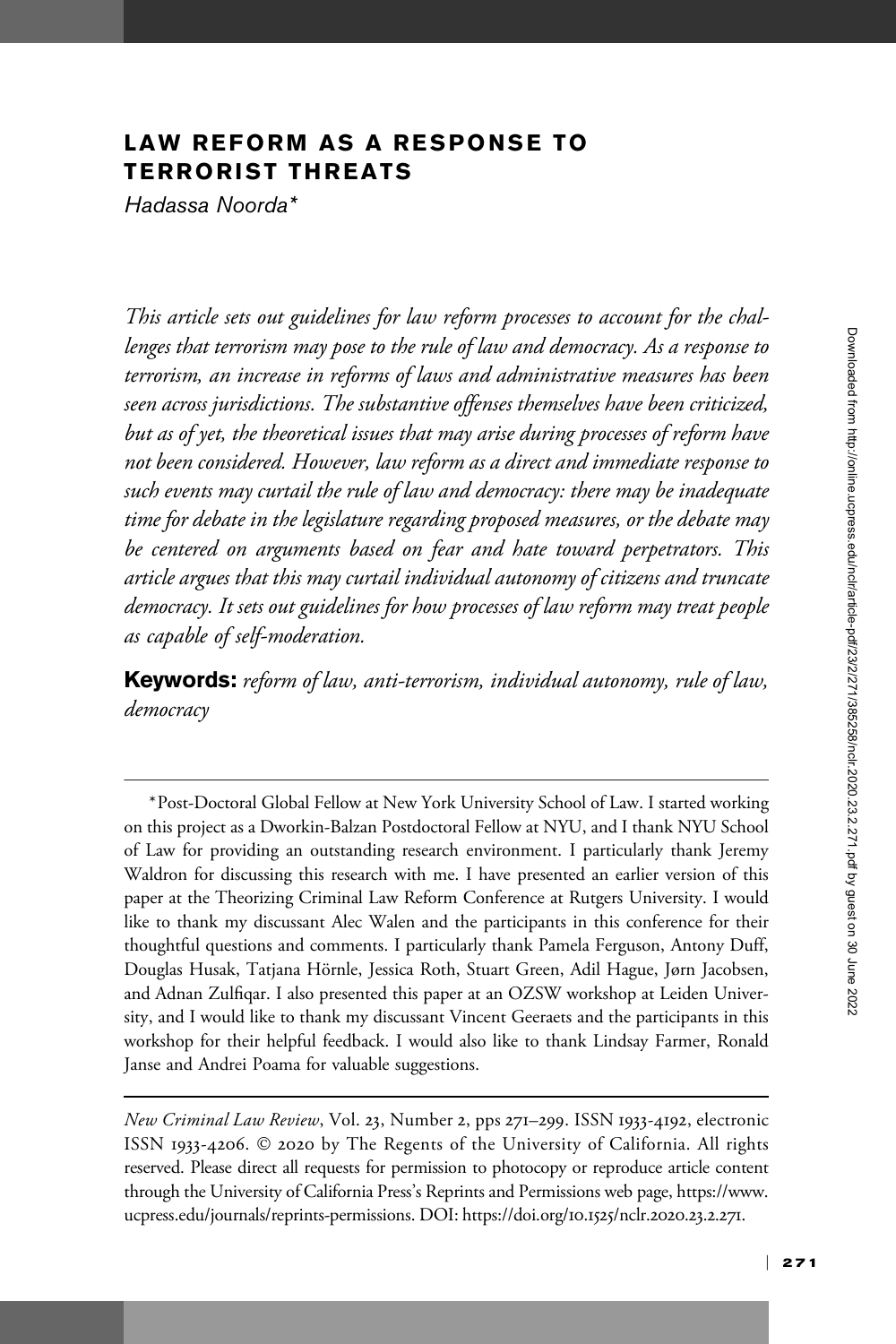#### INTRODUCTION

One of the dangers of terrorism for democratic rule of law is that it may lead to processes of law reform that, in fact, undermine the rule of law and democracy. Law reform in this sense is the process of examining existing laws, and supporting and implementing changes in a legal system.<sup>1</sup> Lawmakers may be furious about a terrorist attack, or they may be driven by public fear or agony, and they may pass laws based on those feelings. For example, as detailed in this article, new offenses and procedures were created in the Netherlands as a response to the 9/11 attacks in the United States in 2001 and the murder of Dutch film director Theo van Gogh in 2004.

The impact of anti-terrorism measures on civil liberty has been widely discussed. Such studies often point out that such measures disregard the right to individual liberty and the autonomy of targeted individuals.<sup>2</sup> However, the impact of processes of law reform on society has received less attention in the literature.<sup>3</sup> As argued in this article, the process of law reform in response to terrorist threats may curtail individual autonomy of

2. See, among other sources, Hadassa Noorda, "Preventive Deprivations of Liberty: Asset Freezes and Travel Bans," Criminal Law and Philosophy 9, no. 3 (2015): 521-35; Owen Fiss, "The War Against Terrorism and the Rule of Law," Oxford Journal of Legal Studies 26, no. 2 (2006): 235–56; Manuel Cancio Melia, "Terrorism and Criminal Law: The Dream of ´ Prevention, the Nightmare of the Rule of Law," New Criminal Law Review 14, no. 1 (2011): 108–22. Many human rights lawyers argued that anti-terrorism measures may infringe on individual rights guaranteed in the European legal order; see, e.g., Christina Eckes, EU Counter-Terrorist Policies and Fundamental Rights (Oxford: Oxford University Press, 2009); Iain Cameron, "European Union Anti-Terrorist Blacklisting," Human Rights Law Review 3, no. 2 (2004): 225–56. Ronald Dworkin has argued that the risks of anti-terrorism measures to civil liberties impose particular harms on Muslims; Dworkin, "The Threat to Patriotism," New York Review of Books, February 28, 2002, [http://www.nybooks.com/articles/](http://www.nybooks.com/articles/2002/02/28/the-threat-to-patriotism/)2002/02/ 28[/the-threat-to-patriotism/](http://www.nybooks.com/articles/2002/02/28/the-threat-to-patriotism/). Controversially, Bruce Ackerman, among other scholars, has argued for implementing a temporary state of emergency, in which governments are able to convict individuals—even innocent persons—to reassure the public that the situation is under control after a terrorist attack; see Ackerman, "The Emergency Constitution," Yale Law Journal II3 (2004): 1029, 1037. For an opposing view, see, e.g., Kent Roach and Gary Trotter, "Miscarriages of Justice in the War Against Terrorism," Penn State Law Review 109, no. 4 (2005): 967–1041; Roach argues that past anti-terrorism laws have not made societies safer, but they have contributed to miscarriages of justice.

3. Kent Roach addressed the dangers of the criminal law solution to terrorism in Canada; see Roach, "The Criminal Law and Terrorism," chap. 7 in Global Anti-Terrorism Law and

<sup>1.</sup> Such supposed improvements of a legal system can be done by, e.g., changing existing laws, or creating and codifying new laws.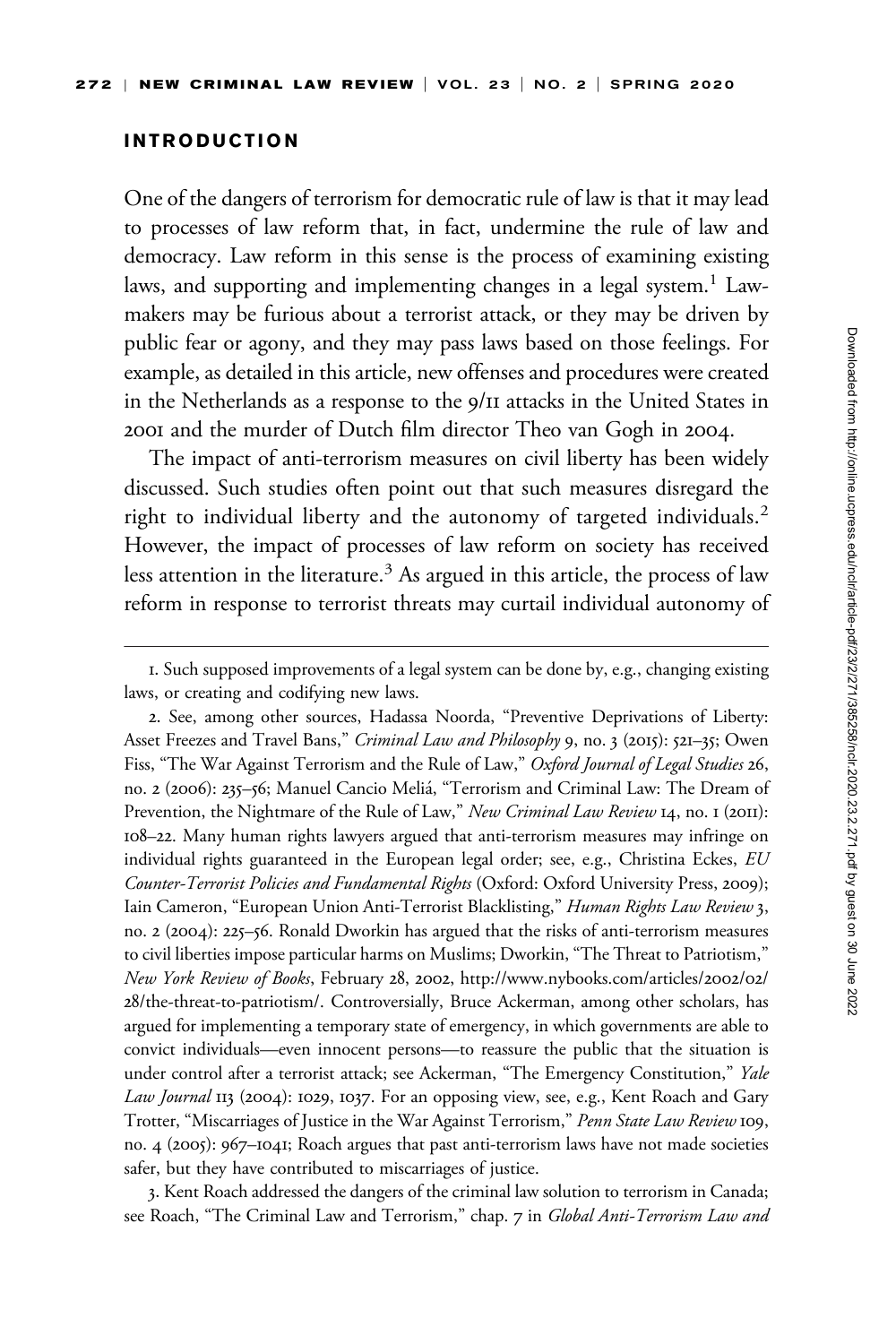citizens and truncate the rule of law and democracy. The creation and adaptation of administrative and criminal measures will be addressed, because processes of reform of both types of measures may similarly affect the individual autonomy of citizens.

This article aims to contribute to the identification of general principles that should underlie the process of law reform as a response to terrorist threats and may be useful for the evaluation of law reform in response to other shocking events as well, including threats posed by pedophiles and people traffickers.<sup>4</sup> Most examples in this article come from The Netherlands. The descriptions of these cases serve as illustrations for a wider argument on how processes of law reform may treat people as autonomous agents. The argument is presented in the following steps: First, the article describes an ideal rule of law democracy in order to illustrate how fighting terrorism may take place in such a society. Second, it details recent examples of law reform as a response to terrorist threats and contrasts these approaches with an historical example of a less repressive means for fighting terrorism: the response of the Dutch government against Moluccan terrorism in the 1970s. Third, it examines why law reform as a response to terrorist threats can raise particular concerns with respect to the rule of law and democracy. The argument is illustrated with several cases of hasty legislative responses to terrorist attacks and of laws that were debated in poor circumstances. The article describes these cases in order to illustrate that such responses to terrorism can raise particular concerns with respect to the rule of law and democracy. The last section of this article recommends guidelines for law reform.

#### I. LAW REFORM IN A RULE OF LAW SOCIETY

Terrorism usually targets innocent civilians, causing fear and harm. In turn, governments feel pressure to act quickly, often by creating new laws and sanctions. For example, Security Council Resolution 1373, adopted a few days after the September 11, 2001, attacks in the United States, required states to criminalize support for or participation in terrorism. The

Policy, ed. Victor V. Ramraj, Michael Hor, and Kent Roach (Cambridge: Cambridge University Press, 2005).

<sup>4.</sup> Alternatives to law reform, including war and targeted killing, show the advantages of responding with measures within a rule of law framework.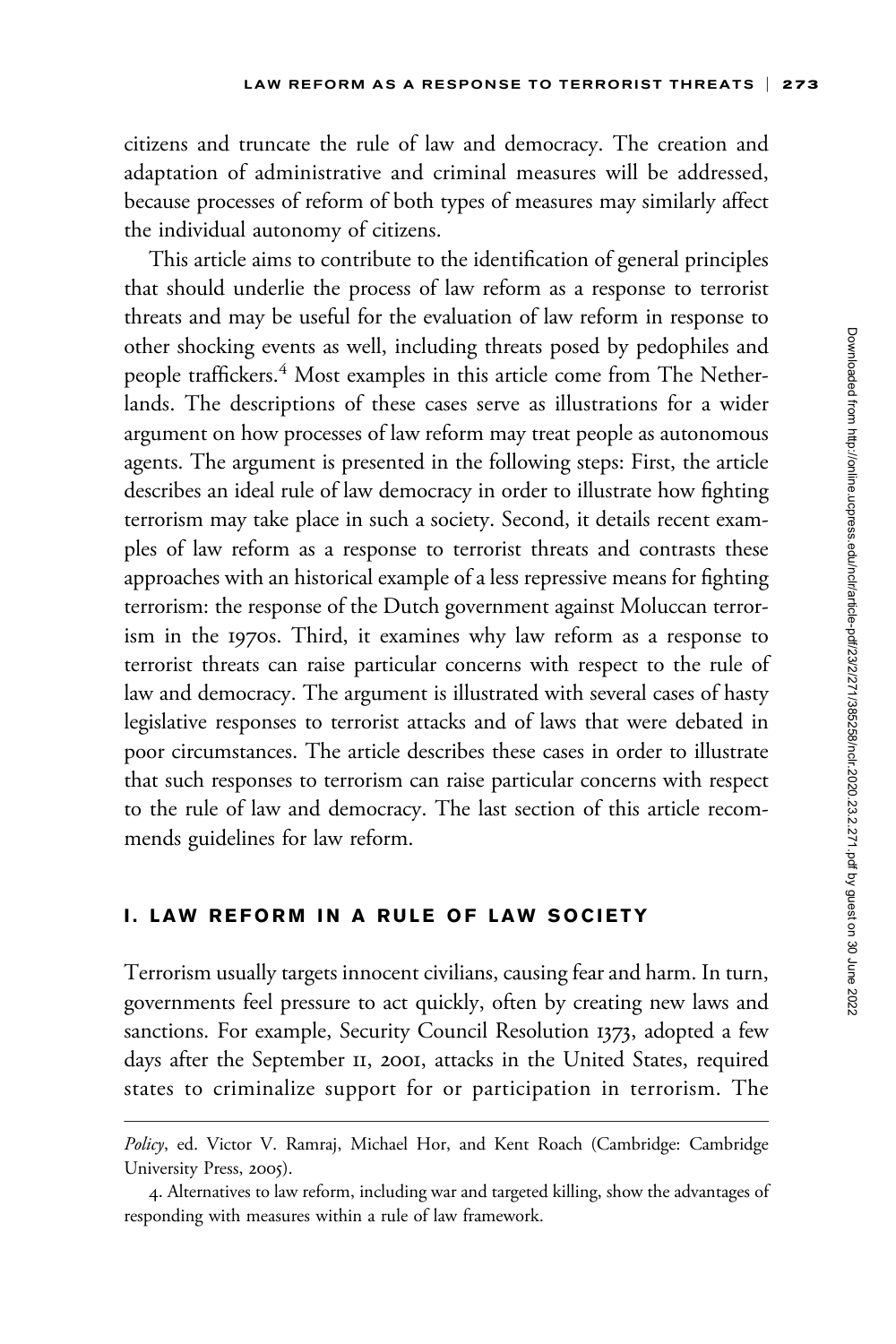Netherlands, among other countries, created new anti-terrorism measures and extended the powers of the state to prevent terrorism. The murder of Theo van Gogh in 2004 further urged the Dutch government to reform the law. Mohammed Bouyeri, a Dutch-Moroccan Muslim, murdered Van Gogh after Van Gogh produced a controversial film on the position of women in Islam with a critic of Islam, Ayaan Hirsi Ali.

Law reforms in response to terrorism vary from state to state, making it difficult to address all legal developments here. The focus of this article is on the creation and reform of new criminal offenses and administrative sanctions in the wake of the 9/11 attacks, using the case of the Netherlands to illustrate how states have adapted laws and created new measures as a response to terrorist attacks. This article compares criminal law reform and the enactment of new administrative sanctions with more restrained techniques that have been used in the past to counter terrorism in the Netherlands. Less repressive measures, which may lie outside the framework of law reform, include initiating possibilities for dialogue and improving living conditions.

My aim is to illustrate how law reform practices can be described in terms of an archetypical rule of law by comparing law reform with less repressive means of fighting terrorism. There is a vast literature on the rule of law, which will not be addressed here.<sup>5</sup> Instead, this article seeks to give a short description of an ideal rule of law society that respects individual autonomy. This description is useful for heuristic purposes. Broadly construed, this ideal society is both ruled by law and democratic. This section provides more details on both aspects. It illustrates how actual responses to terrorism can be described in terms of this archetype.

An ideal rule of law society allows for the creation of offenses and sanctions as long as they are suitably constrained by the demands of respect for individual autonomy. This approach is based on a view of human beings as having the ability to make plans and live accordingly. With the

<sup>5.</sup> The aim of this article is not to set out a full understanding of the rule of law or democracy. Rather, it applies accepted understandings of these notions to cases of law reform with regard to terrorism. For an overview of the literature on the rule of law, see Jeremy Waldron, "The Rule of Law," Stanford Encyclopedia of Philosophy (first published June 22, 2016), [https://plato.stanford.edu/entries/rule-of-law/.](https://plato.stanford.edu/entries/rule-of-law/) On prevention of terrorism and the rule of law, see Andrew Ashworth and Lucia Zedner, Preventive Justice (Oxford: Oxford University Press, 2014), primarily chap. 8.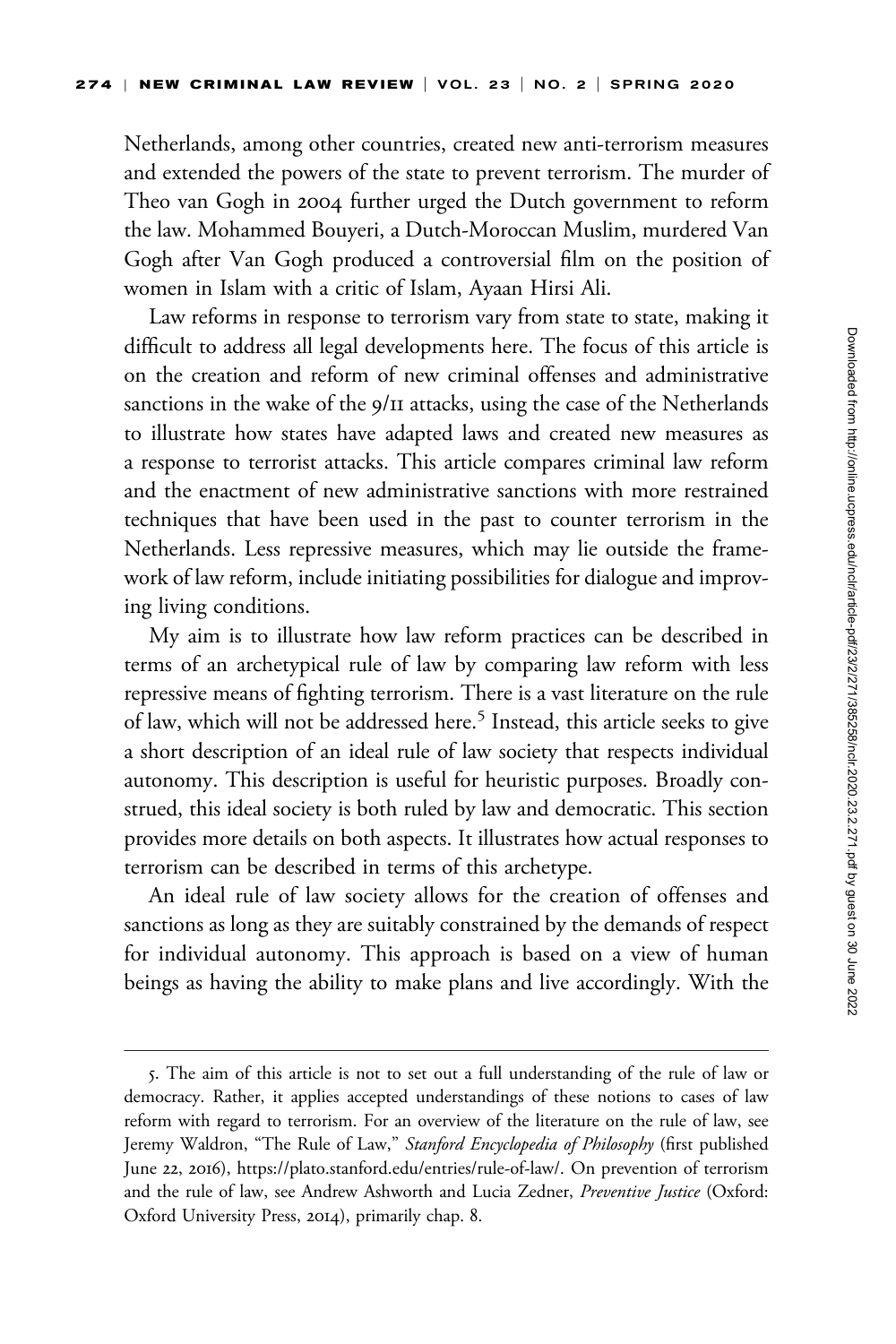recognition that the government can infringe upon the lives of individuals, this approach requires constraints on governmental power.

In short, government officials are required to act in accordance with preexisting law, which enables individuals to predict when they will be subjected to coercion by the government and allows them to avoid prosecution by not acting against the law. Individuals in a rule of law society are not subject to the arbitrary will or judgment of a coercive government, but only to the law. They are free to do whatever the laws do not forbid them to do. This right to "legal liberty" prohibits governments from punishing citizens in the absence of a preexisting law. Therefore, law reform in such a society is ideally prospective. Prospective laws require individuals to obey rules that have been enacted in the past. If someone commits a crime, the process of punishment should be subject to prospectively enacted principles, procedures, and safeguards that come into effect the moment the crime is committed and remain in effect until the sentence is fulfilled. In other words, enacting ex post facto laws should not be allowed. Most jurisdictions comply with this requirement and have banned ex post facto laws in their constitutions or criminal codes.<sup>6</sup>

Moreover, the content of law should be directed at punishment for past wrongdoing rather than the prevention of future wrongdoing. This is not to deny the preventive aspects of the criminal law. The prevention of harm is one of the state's central tasks, but its mechanisms for preventing harm should be restrained by appropriate safeguards that respect individuals' rights. The aim of setting out such safeguards should be to enable individuals to avoid punishment, and should provide for sentencing only individuals who intend or knowingly risk the prohibited consequences of certain types of conduct.<sup>7</sup>

Additionally, the law should be predictable and clear in order to contribute to the reliability of the law. A citizen should not be terrified of

<sup>6.</sup> See, e.g., Article 1 of the Dutch Criminal Code, stating that no act is punishable without a pre-existing law, and that in the case an act was punishable but the law was changed after the criminal act, the most favorable (to the suspect) of the two laws will apply. In the United States, the Congress and states are prohibited from passing ex post facto laws by clause 3 of Article I, Section 9, and clause 1, Article 1, section 10 of the United States Constitution.

<sup>7.</sup> For such safeguards and principles, see, e.g., Ashworth and Zedner, Preventive Justice, 95–118 (see n. 5).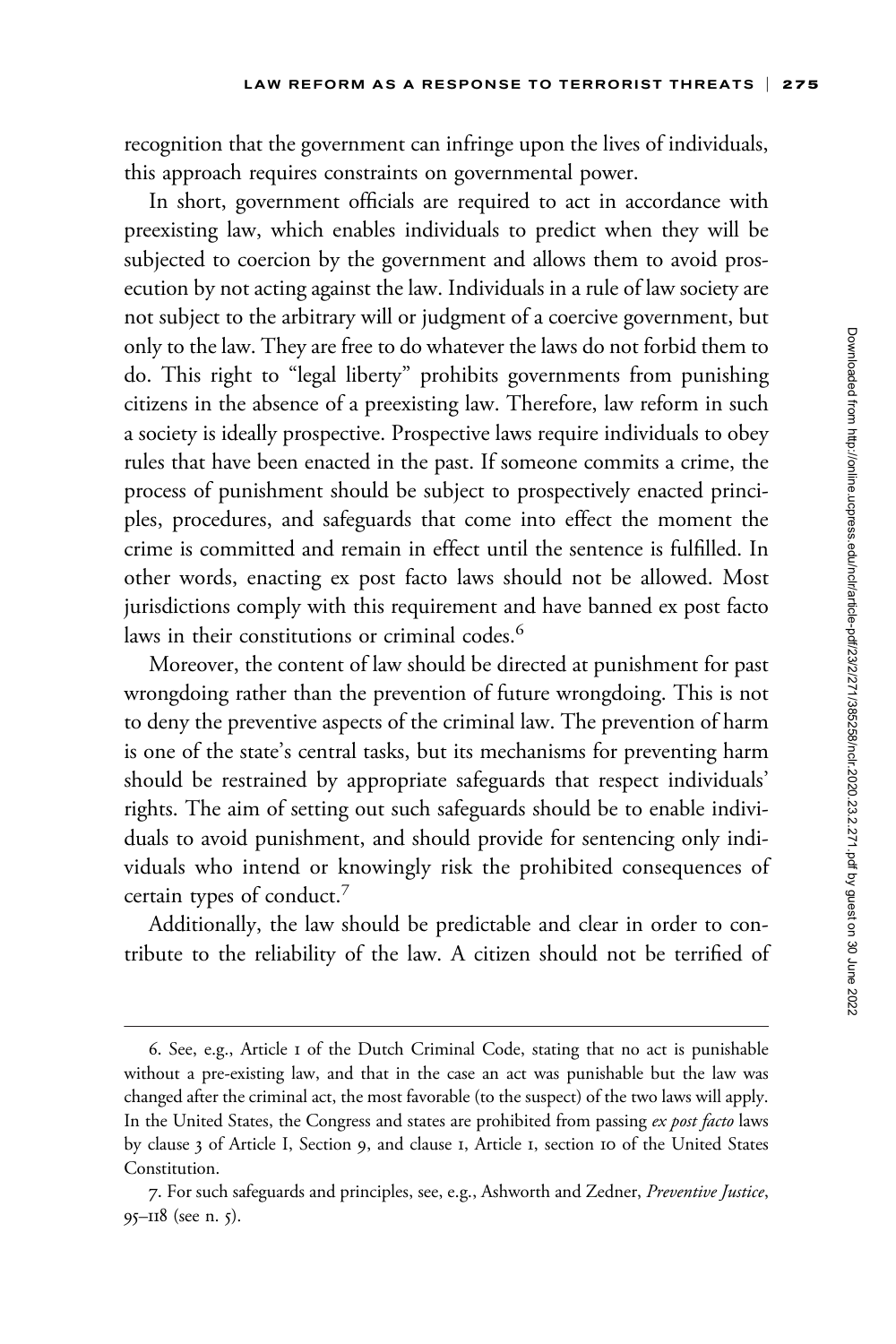punishment, but rather know what the law requires. This enables her to live an autonomous life.<sup>8</sup>

I view democracy as a feature of rule of law societies.<sup>9</sup> In an ideal rule of law society, the law limits the government, and a democratic decision procedure determines the content of the law. The aim of this procedure is that citizens live under the laws of their own making.<sup>10</sup> This is the notion of "political liberty" as introduced in Ancient Greece and addressed by Rousseau, Kant, and Habermas, among other political philosophers. Ideally, law in such societies secures individual autonomy and intends to give individuals a voice. Therefore, law reforms in societies that act in accordance with the rule of law are ideally based on democratic debate and involve research into public opinion.

The conditions of such a democratic debate should be subject to certain ground rules so that citizens can understand that they themselves are the authors of the laws and can exercise their "public autonomy" through elected representatives. Preferably, democratic debate provides participants with equal opportunities to communicate in an undistorted way. The purpose of this open forum is to give citizens a voice through elected representatives, and ultimately, the aim is to secure their autonomy.

However, after terrorist attacks, which cause fear and harm among people, government officials are pressed for time, and they are often driven by public emotions. As Section III explains, in the aftermath of an attack, government officials are inclined to discuss anti-terrorism measures in poor conditions of debate, to create hasty measures, and to treat individual autonomy merely as another good to be put in balance alongside security. Autonomy in this sense is a fundamental norm, which is only respected by criminal punishment when people have had a fair chance to avoid punishment. It should not be confused with individual liberty, which can and should be restrained by the government for security reasons. Security is an important good that the government is tasked with providing by protecting individuals from each other, and from outsiders. To provide security, the government has to develop structures and

<sup>8.</sup> See Brian Z. Tamanaha, On the Rule of Law: History, Politics, Theory (Cambridge: Cambridge University Press, 2004), 34.

<sup>9.</sup> As Tamanaha argues, this understanding of the rule of law may be "inherently tied to liberal societies." Ibid., 137.

<sup>10.</sup> See also ibid., 100–1, where Tamanaha argues that democracy and formal legality offer no assurances that morally good laws will be adopted.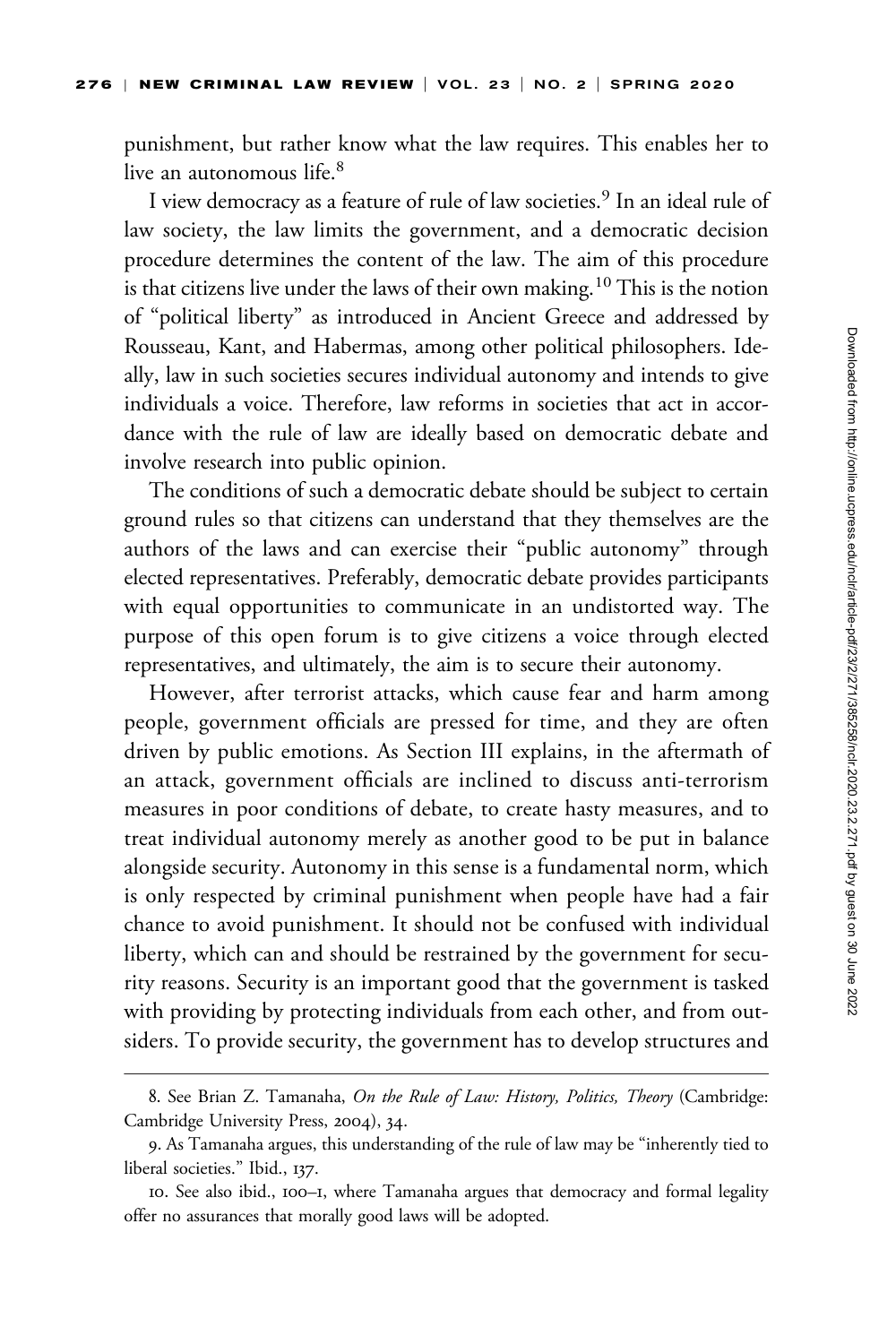institutions capable of responding to and minimizing threats to human security.<sup>11</sup> It has to restrain people in their liberty in various ways, but autonomy should not be traded off for security. Generally, in rule of law societies government officials aim to protect individual autonomy by upholding general standards of the rule of law and democracy. However, as explained below, processes of law reform in response to terrorist attacks may challenge these standards.

# II. NEW LAWS AND LESS REPRESSIVE WAYS TO FIGHT TERRORISM

In the 1970s, the Netherlands faced terrorism by Moluccans, who were descendants of the Royal Netherlands East Indies Army transported to the Netherlands after the end of the occupation of the Dutch East Indies. The government of the Netherlands had promised them an independent republic in return for assisting the Netherlands, but it did not keep its promise. This group killed politicians and took Dutch civilians hostage in their struggle for an independent Republic of the South Moluccas. The terrorist attacks in the 1970s were extremely serious—people felt threatened, and the number of people targeted was very high (higher than the number of people targeted by Islamic terrorists in the Netherlands today). Yet, the Dutch government responded with less severe measures than it has responded to current terrorist events.<sup>12</sup>

I briefly describe this historical case as an alternative to current practices of combatting terrorism through law reform. This is not to say that combatting terrorism with the creation of offenses and sanctions is necessarily flawed. Current terrorist threats may be more difficult to control than threats posed by, for example, the Moluccans in the past, and responding to current threats may indeed require the creation of new measures, including criminal offenses. However, understanding this historical response to

<sup>11.</sup> Liora Lazarus, "Mapping the Right to Security," in Security and Human Rights, ed. Ben Goold and Liora Lazarus (Oxford: Hart Publishing, 2007), 329 (Lazarus distinguishes between the legal right to security and the political aspiration of the state to provide security).

<sup>12.</sup> For more information on Moluccan terrorism in the Netherlands, see Ronald Janse, "Fighting terrorism in the Netherlands: A historical perspective," Utrecht Law Review 1, no. 1 (2005): 55–67; Martijn Rasser, "The Dutch Response to Moluccan Terrorism, 1970–1978," Studies in Conflict & Terrorism 28, no. 6 (2006): 481-92.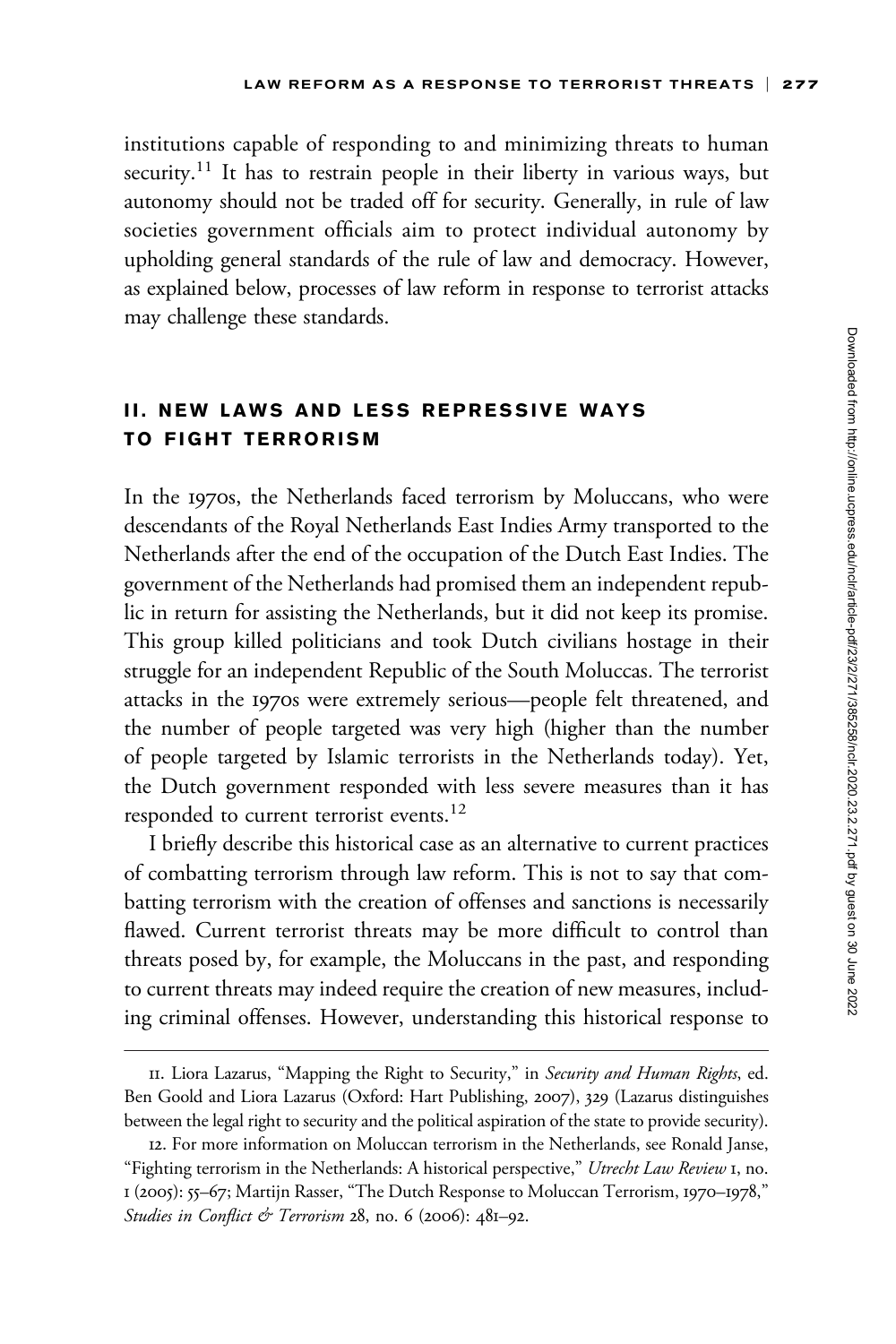terrorism enables us to analyze a broader response to future threats, and may help to develop an approach that is in line with the values of the rule of law and democracy.<sup>13</sup>

The Dutch government's primary aim in the 1970s was to start a dialogue with the perpetrators of terrorism, rather than enact new (criminal) laws and prosecute them.<sup>14</sup> In one of the cases in which Moluccan terrorists were prosecuted and tried before a Dutch criminal court, the court urged the Dutch government to start a dialogue with the Moluccan community because it believed that this could help to solve some of the underlying problems that were causing the terrorist acts, rather than relying on punishment alone.<sup>15</sup> Therefore, the Dutch government attempted to address the social and cultural problems of the Moluccan community in the Netherlands through dialogue. In 1976, for example, a panel was established consisting of Moluccans that made recommendations for addressing the social and cultural problems of the Moluccans in Dutch society. In turn, the Dutch government attempted to improve this group's living conditions, primarily by providing housing. These attempts and other efforts were not always successful, but illustrate an alternative to responding (solely) with law reform.

The Dutch government switched to a more repressive response to terrorism after a Palestinian group called Black September attacked the 1972 Olympic games in Munich.<sup>16</sup> The government established special units,

<sup>13.</sup> This article does not give a full account of anti-terrorist measures in the Netherlands, but instead compares current measures with Dutch responses in the 1970s. The aim is to analyze this historical case in comparison with approaches to terrorism in the light of an ideal rule-of-law democracy. For an overview of terrorist attacks and anti-terrorism measures in the Netherlands, see Alex P. Schmid, "Countering Terrorism in the Netherlands," Terrorism & Political Violence 4, no. 4 (1992): 77–109; in Dutch: E. R. Muller, "De geschiedenis van terrorisme in Nederland," in Terrorisme: Studies over terrorisme en terrorismebestrijding, ed. E. R. Muller, U. Rosenthal, and R. de Wijk (Dordrecht: Kluwer, 2008), 217–42.

<sup>14.</sup> See Ralph Barker, Not here, but in another place: A True Story of Captors and Hostages (New York: St. Martin's Press, 1980), 132; in Dutch: M. Moerings, "Terrorisme: een serieus probleem voor Nederland?" Tijdschrift voor Criminologie (1989): 358-78.

<sup>15.</sup> See Rechtbank Assen, 26 March 1976. The court held that punishment does not solve the underlying conflict ("het opleggen van straf niet kan dienen ter oplossing van het conflict dat aan het begaan van de gepleegde strafbare feiten ten grondslag ligt"). See also, Janse, "Fighting terrorism," 62 (see n. 12).

<sup>16.</sup> Proceedings, Second Chamber of The Netherlands 12 000, 1972–1973, nr. 11.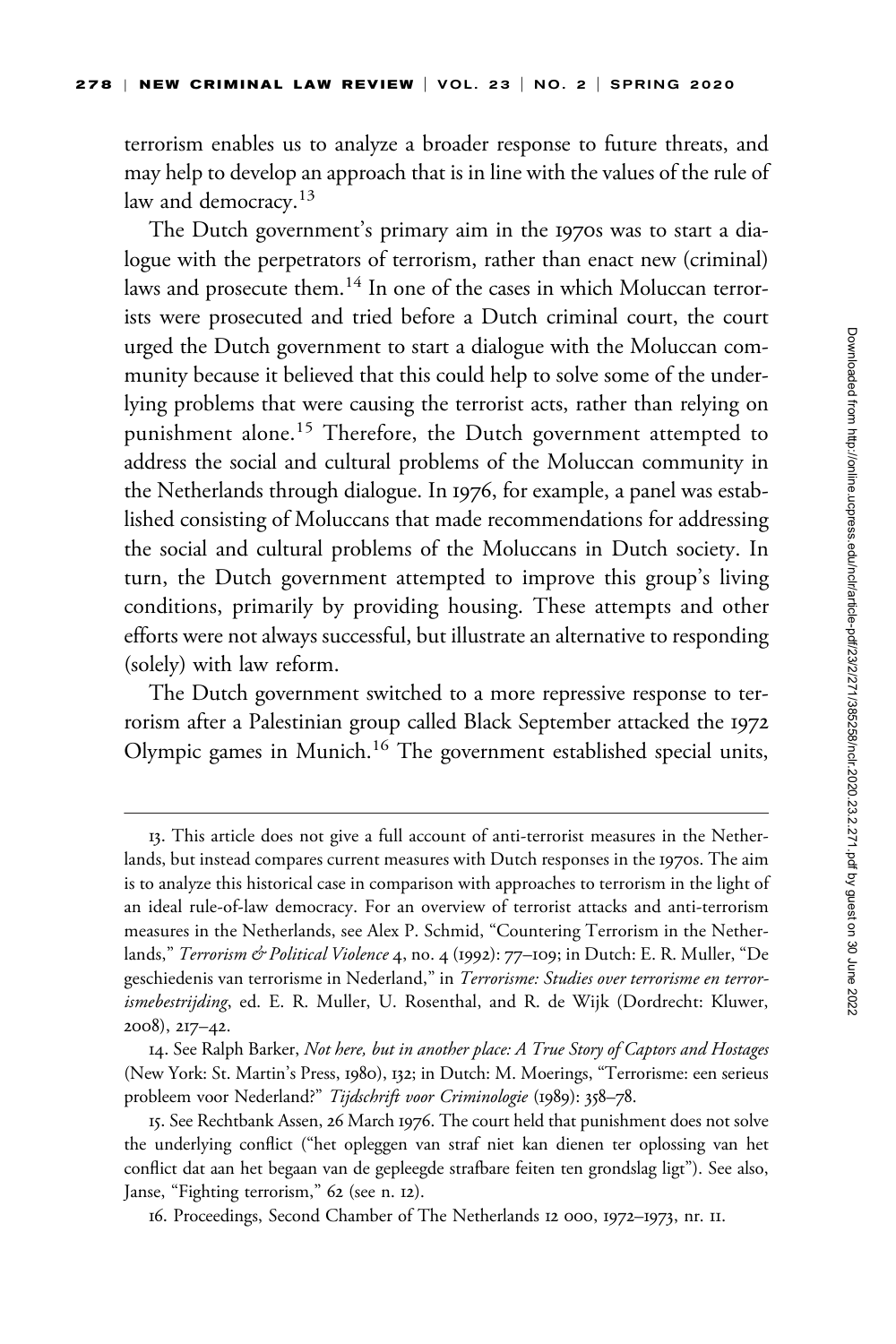consisting of sharpshooters from the army, the marines, and the police force, aimed at responding quickly in the case of a terrorist attack. In 1977, these units played a role in the violent ending of a hijacked train and an occupation of a school by Moluccans, among other incidents. Furthermore, the Dutch government established units to gather information in order to prevent terrorist activities.<sup>17</sup> The government also gave instructions to conduct actions against Moluccans, which did not conform to existing laws. For example, it illegally ordered the police to conduct search operations in Moluccan houses and to close off part of The Hague for Moluccans during a state visit from Indonesian President Suharto.<sup>18</sup> However, the government did not enact special criminal laws or administrative measures to fight terrorism.<sup>19</sup> A letter from the Prime Minister stated that "the actual fight against acts of terror is a form of combating crime and as such the task of the police."<sup>20</sup> Most Dutch legal scholars and practitioners argued at that time that terrorist actions already constituted crimes under the existing penal code and preferred to respond with measures that were already available, including criminal laws concerning the unlawful possession of arms and unlawful deprivation of liberty.<sup>21</sup>

Since September II, 2001, country after country became increasingly focused on guaranteeing that their justice systems are prepared to deal with terrorist threats. Shocked by the attacks in the United States, the Netherlands, among many other countries, adopted antiterrorism policies that

<sup>17.</sup> The intelligence units did not function well and were taken by surprise by Moluccan actions. See, in Dutch, Joke Cuperus and Rineke Klijnsma, Onderhandelen of bestormen: Het beleid van de Nederlandse overheid inzake terroristische akties (Polemologisch Instituut Groningen, 1980), 21.

<sup>18.</sup> Janse, "Fighting terrorism," 65 (see n. 12).

<sup>19.</sup> In 1973, the Prime Minister sent a letter to parliament concerning terrorism measures, but there is no mention of creating criminal laws. See Proceedings, Second Chamber of The Netherlands 12 000, 1972–1973, nr. 11; for an overview of the measures, see also Proceedings, Second Chamber of The Netherlands 15 300, 1978–1979, nr. 36.

<sup>20.</sup> Quoted in Rasser, "The Dutch Response," 487 (see n. 12); date of the letter: 22 February 1973.

<sup>21.</sup> G. E. Mulder, "Bestraffing, bestrijding, berechting; Enkele gedachten over de bestrijding van het terrorisme door middel van het strafrecht," in Terreur; Criminologische en juridische aspecten van terrorisme, ed. L.G.H. Gunther Moor (Ars Aequi Libri, 1977), 85-110; P. W. van der Kruis, "Kanttekeningen bij een requisitoir," Delikt en Delinkwent 5 (1976): 459–62. For an opposing view, see, e.g., J. J. Abspoel, "Requisitoir in de zaak van het Openbaar Ministerie tegen J.R. en zes anderen," Delikt en Delinkwent 6 (1976): 303–37.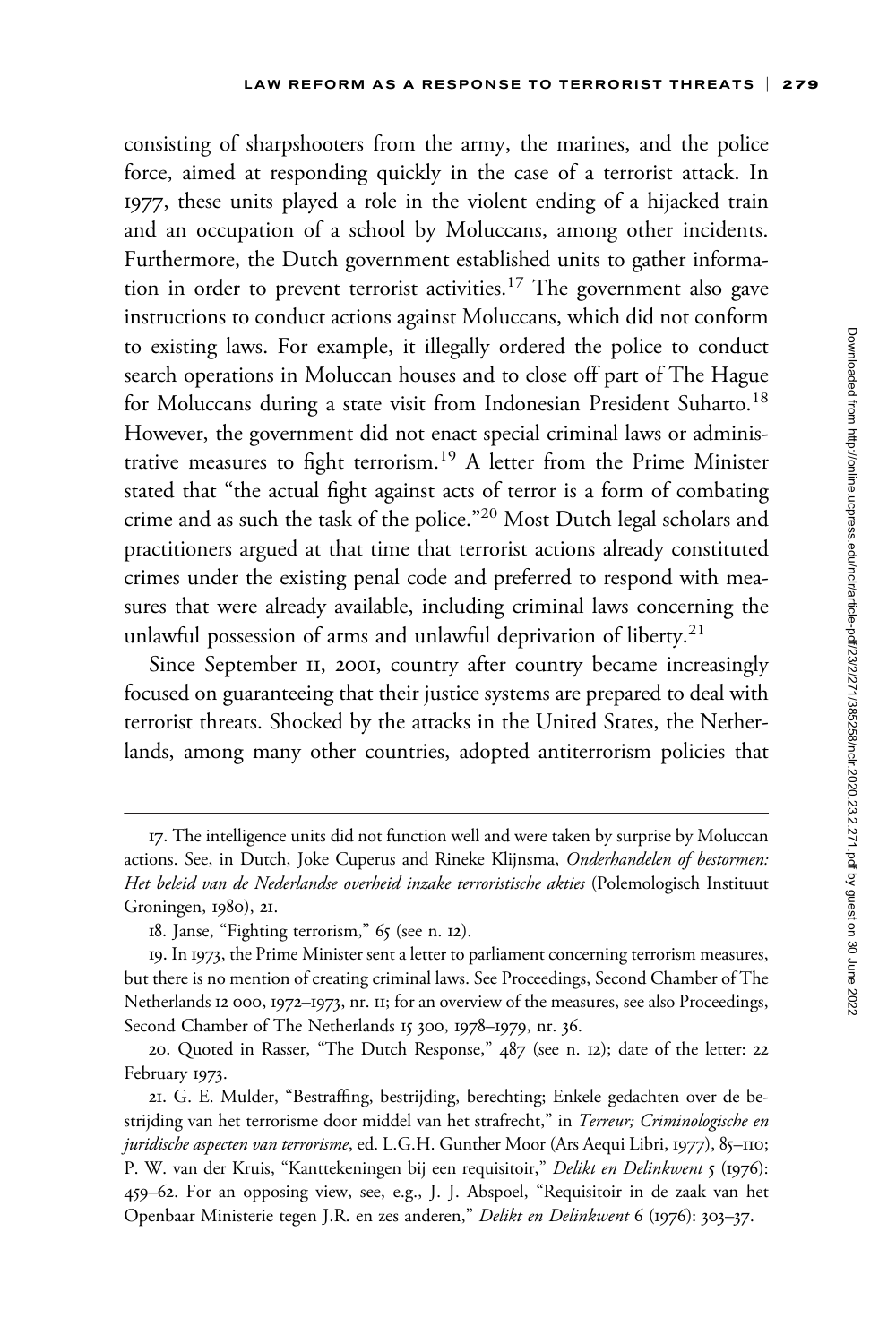followed the Security Council Resolution 1373 framework.<sup>22</sup> Only three weeks after the attacks, the Dutch government announced a plan to fight terrorism with new measures and laws that significantly extended governmental powers with new criminal offenses, and measures with respect to phone tapping, border control, and financial transactions.<sup>23</sup> The murder of film director Van Gogh by an Islamic fundamentalist in November 2004 also strengthened the Dutch government's response to terrorism with new measures and laws.

The Dutch criminal law system, as many other criminal law systems, had not previously considered terrorism to be a criminal offense.<sup>24</sup> Previously, Dutch criminal lawyers took other criminal offenses as a basis for addressing terrorist acts and built on provisions that defined criminal offenses, such as—in the case of the Moluccans—murder, unlawful possession of arms, and unlawful deprivation of liberty.

However, in August 2004, the Dutch government enacted the Terrorist Offenses Act, which defines terrorist crimes, e.g., recruitment for what has been called the jihad. This Act also increases the penalties for crimes committed with terrorist intent.<sup>25</sup> At the end of 2004, a legislative proposal was submitted to extend governmental powers regarding the investigation and prosecution of terrorist offenses. This led to a focus on preventing terrorism, which goes hand in hand with less procedural safeguards for individuals suspected of terrorism.

Moreover, the Dutch government enacted special administrative measures to fight terrorism, including prohibitions on entering particular public areas. This has enabled authorities to subject individuals to sanctions without having to wait for that person to actually commit a crime.

<sup>22.</sup> See Kim Lane Scheppele, "The International Standardization of National Security Law", Journal of National Security Law and Policy 4 (2010): 437–53 (Scheppele holds that the implementation of UN initiatives by different countries since 2000 has resulted in an increasing standardization of domestic law, which is, as she argues, an extraordinary example in international law).

<sup>23.</sup> Proceedings, Second Chamber of The Netherlands 27 925, 2001–2002, nr. 10, p. 8–13.

<sup>24.</sup> On terrorism legislation in Finland, see, e.g., Kimmo Nuotio, "Terrorism as a Catalyst for the Emergence, Harmonization and Reform of Criminal Law," Journal of International Criminal Justice 4 (2006): 998–1016.

<sup>25.</sup> Terrorist Offences Act [Wet Terroristische Misdrijven], June 24, 2004, Dutch Official Journal [Staatsblad] 2004, 290, entered into force on August 10, 2004.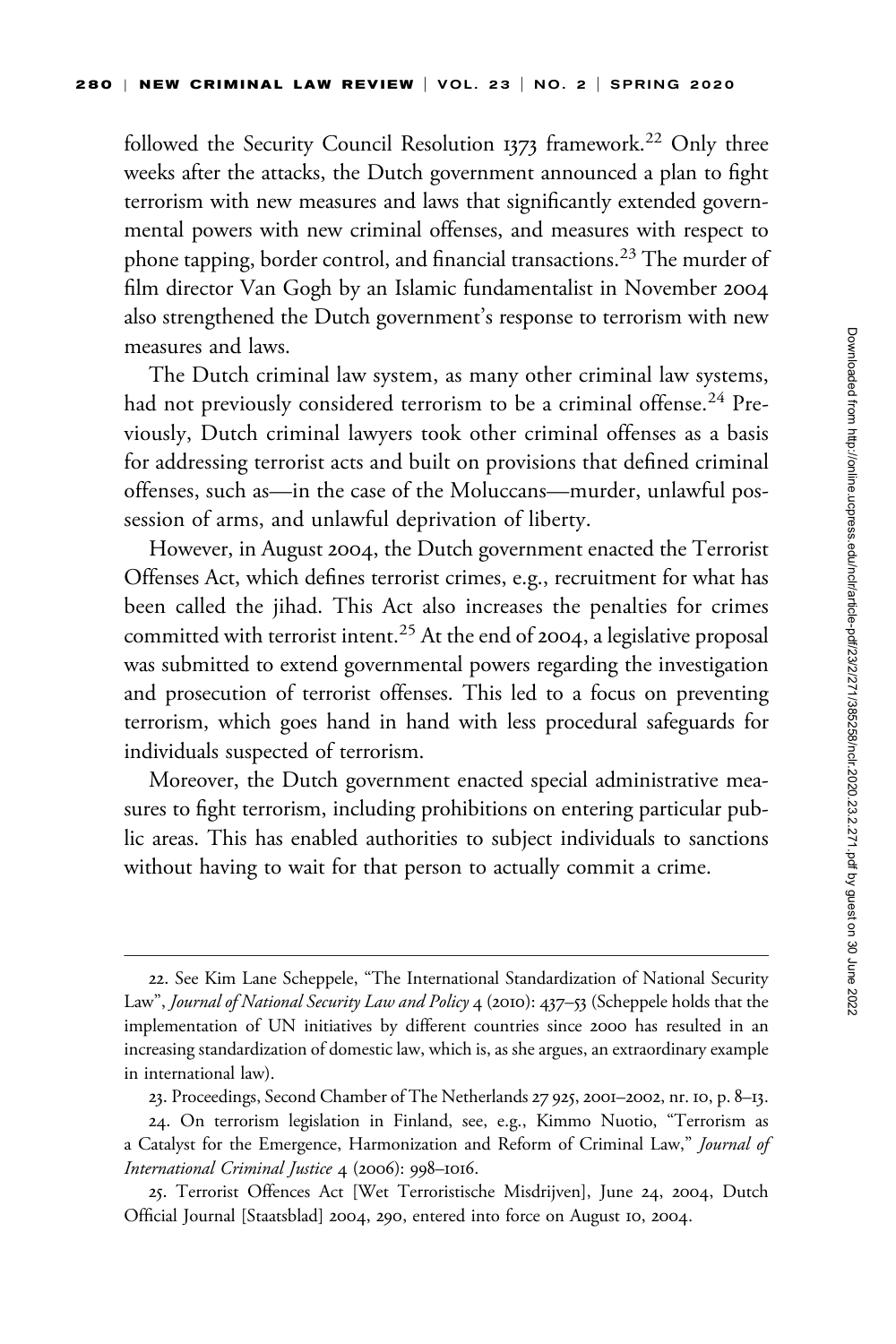### III. WHY LAW REFORM RAISES CONCERNS

It is often assumed that law reform and, primarily, criminal law reform, is necessary to protect rule of law societies against terrorist threats. However, prioritizing the security of new measures over individual autonomy may mask the impact of such measures on society.<sup>26</sup> The reforms of laws and sanctions and the enactment of new measures discussed in this article may affect the rule of law and democracy. This section discusses the impact of law reform on both interests.

One of the aims of the rule of law is to ensure that individuals living under it are not subject to the arbitrary will of others. In this sense, the rule of law is supposed to be contrasted with the rule of man. The "law is reason, man is passion."<sup>27</sup> This is not to say that passion plays no role in the creation of law. Law also aims to bring on board the important political constituencies, and this feature of law is full of passion, greed, and self-interest. But the trick is not to let those features become too dominant. A negative constraint on the law in a rule of law society is that individuals are supposed to be "shielded from the familiar human weaknesses of bias, passion, prejudice, error, ignorance, cupidity, or whim" of fellow citizens, monarchs, and judges.<sup>28</sup> However, anti-terrorism legislation shows that law can be made passionate in the heat of the moment, as people pass laws based on feelings of fear, anger, and hate. This may have an impact on the ethical mission of the rule of law to shield individuals from human weaknesses.

Anxiety and fear in society may press governments to respond quickly after terrorist events. Governments may rush legislation through to respond to those feelings, to relieve a kind of social pressure, to fill perceived loopholes, and to give the impression of action. However, quickly reaching for the criminal law may truncate democracy because there may be inadequate time to debate the proposed anti-terrorism measures in the legislature and

<sup>26.</sup> Security, as understood here, is a good that the government is tasked with providing by protecting individuals from each other. To reach this aim, the government should develop structures and institutions capable of responding to and minimizing threats. On how the demands of security might be reconciled with the desire to protect individual rights after 9/11, see Goold and Lazarus, Security and Human Rights (see n. II).

<sup>27.</sup> Tamanaha, On the Rule of Law,  $122$  (see n. 8).

<sup>28.</sup> Ibid.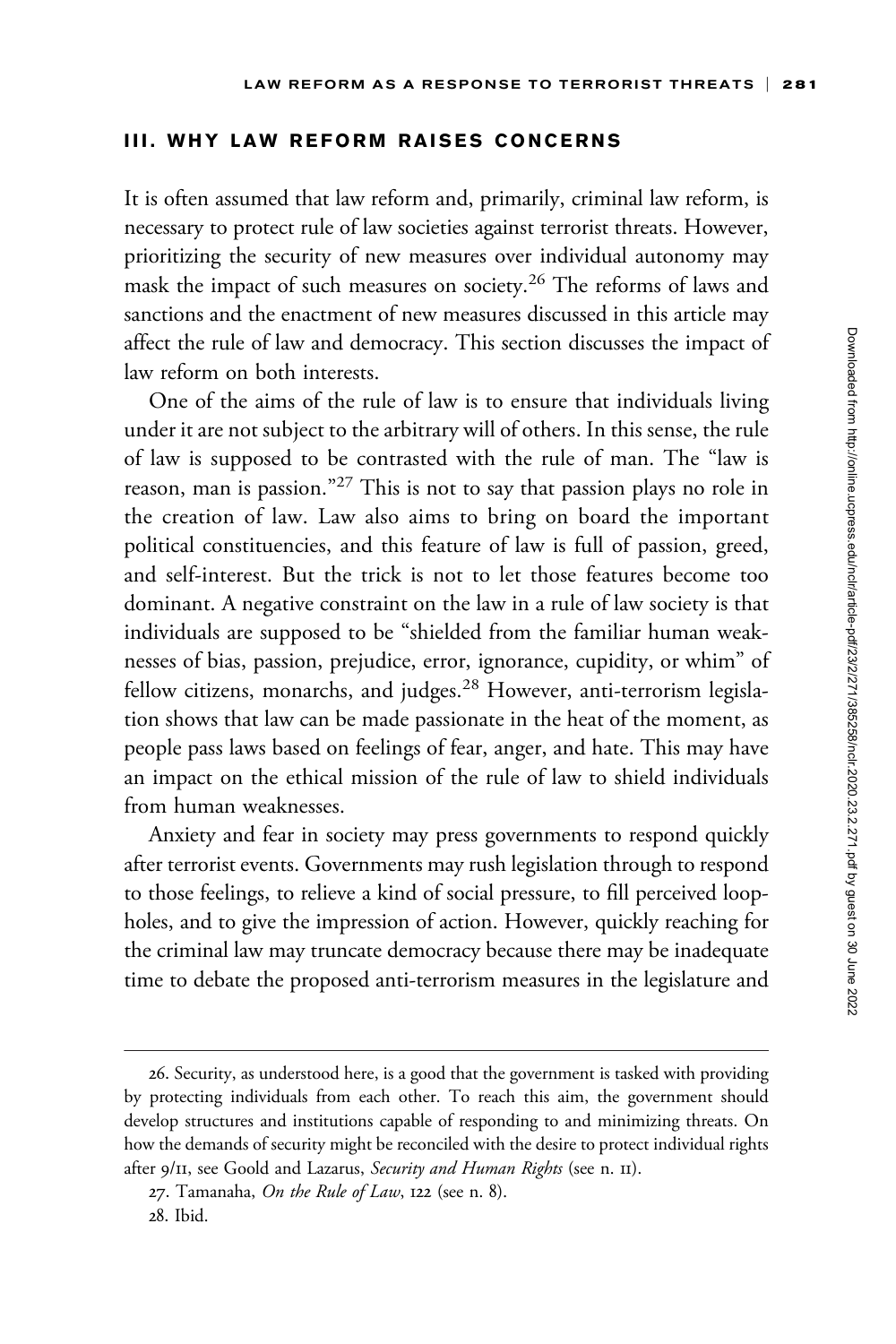in society in an appropriate way.<sup>29</sup> A striking historical example of legislation that was considered very briefly in the legislature is the British Prevention of Terrorism Act 1974. This was a temporary Act, but it set a course for anti-terrorism measures. In this case, the debate in the legislature was driven by public anger caused by the Birmingham pub bombings that resulted in 21 deaths and 180 injured people. There were only seventeen hours of legislative debate before this Act was passed. It distinguished terrorists from other criminals and prohibited membership in (para)military organizations, enabled authorities to issue orders allowing individuals to be held without trial or judicial review, and to arrest, detain, and interrogate them for seven days without an appearance before a judge. In this case, the government was able to rush legislation through because there was not much opposition in the legislature at that time. In the 1970s and '80s the emergency powers legislation was renewed year after year without Parliament ever seeking to address the flaws.<sup>30</sup> However, this Act affected the lives of many British citizens and has been widely criticized because of its draconian powers. $31$ 

Letting the law respond so quickly to terrorist events may result in the expansion of governmental powers. This article does not detail the content of terrorism laws, but will instead address the process of its enactment. First of all, scholars have argued that debate in the legislature as direct response to shocking events may lead to populism, mediacracy, and hype.<sup>32</sup> An example comes from a debate in the Netherlands House of Representatives that took place shortly after the attack on Charlie Hebdo. In the Netherlands, the House of Representatives may initiate emergency debates on topical issues, including terrorist attacks. The news media covers such debates widely, and as a result, politicians tend to portray their standpoints for the general public. Politician Geert Wilders of the Party for Freedom

<sup>29.</sup> Kent Roach argues that legislatures often allow for very limited time to debate antiterrorism strategies in "The Criminal Law and Terrorism," 131 (see n. 3).

<sup>30.</sup> The author thanks Lindsay Farmer for this example.

<sup>31.</sup> E.g., Lynn Wartchow, "Civil and Human Rights Violations in Northern Ireland: Effects and Shortcomings of the Good Friday Agreement in Guaranteeing Protections," Northwestern Journal of International Human Rights 3, no. 1 (2005): 1–18; Roach and Trotter, "Miscarriages of Justice," 9–13 (see n. 2).

<sup>32.</sup> In the Dutch context, this has been argued by Henk te Velde, Staten-Generaal en Parlement, in C. van Baalen, R. Aerts, H. te Velde, J. Oddens, and D. Smit, eds., In dit Huis: Twee Eeuwen Tweede Kamer (Amsterdam: Boom, 2015) 191.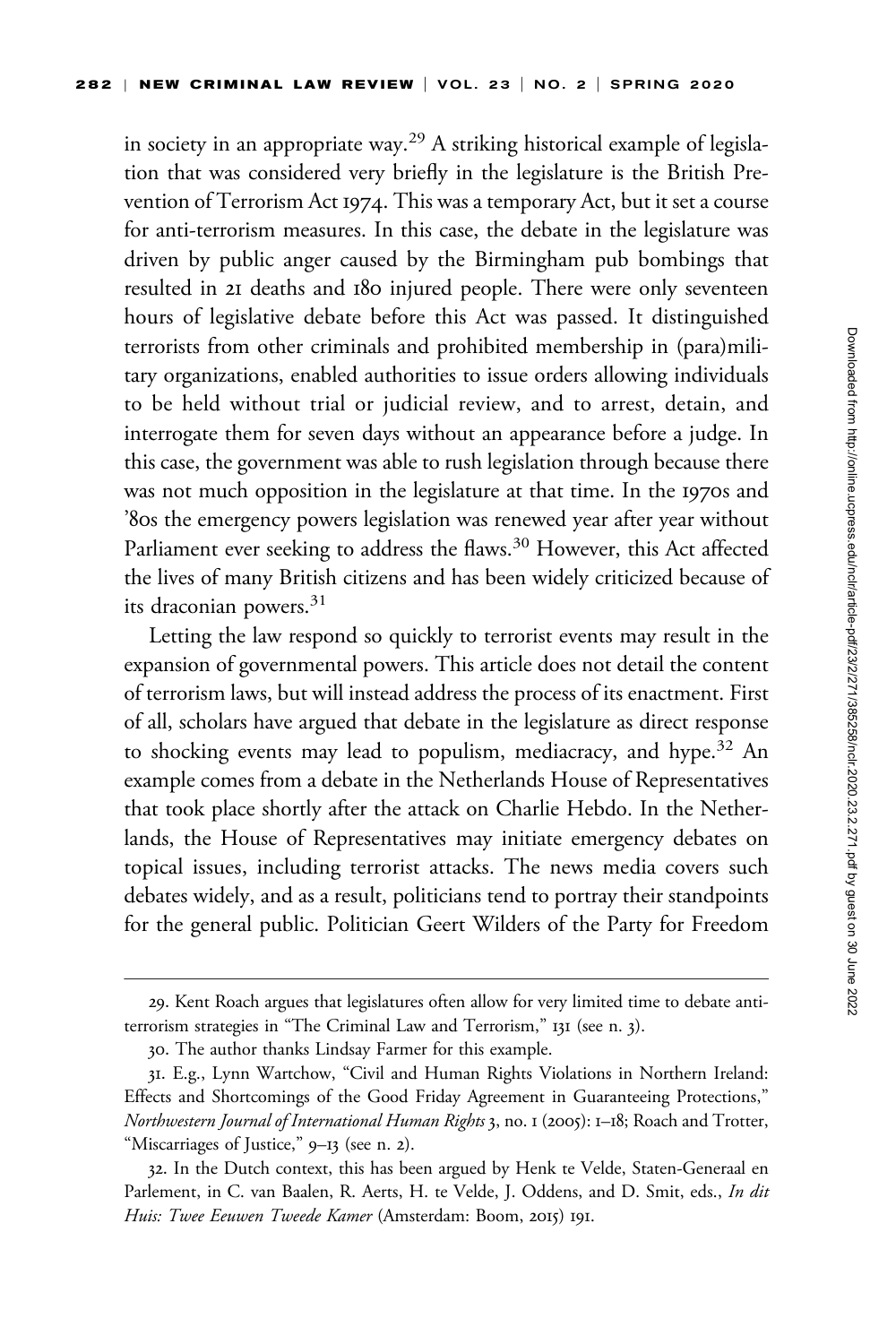(PVV) portrayed his controversial views on Islam in the debate after the attack on Charlie Hebdo as follows:

All of them, all of them, all of them, ... they all base their ideas on Islam. They all call "allahu akbar" when they cut off a head. They all base their ideas on the prophet when they fire a bullet at a journalist head. They all refer to the Koran and avenge, from their perspective, the prophet when they do such things. All of them! In New York, in Mumbai, with Theo van Gogh in Amsterdam, and last week in Paris. Everywhere. Do not tell me "this has nothing to do with the Islam." It is the Islam!<sup>33</sup>

In this debate, politicians did not deliberate independently from administrative power and mainly profiled themselves for the general public. Such debates do not mirror an ideal speech situation, because arguments are not weighed on their merits, and participants and affected individuals may not have equal opportunities to communicate in an undistorted way.<sup>34</sup> Even if the laws produced were good, there are independent reasons for slower lawmaking in terms of democratic participation. Hasty legislative debates may have an impact on political liberty and may affect the autonomy of citizens because poor democratic decision-making processes may imply that citizens no longer live under laws of their own making.

Secondly, in many cases, the conditions of legislative debates in the aftermath of terrorist attacks are poor. After the September 11 attacks and following the Security Council Resolution 1373 framework, The Netherlands adopted new antiterrorism policies. The debate in the Dutch legislature was dominated by fear and anger toward potential terrorists, and participants in the debate described individuals with similar features as the

34. The standards of full inclusion, non-coercion, and equality are hard to satisfy for participants in legislative debates. However, outcomes of such debates should be regarded as reasonable only if the process does not include obvious exclusions from the debate, arguments based on power, suppression of arguments, manipulation, self-deception, etc.

<sup>33.</sup> Emergency debate on the Charlie Hebdo shooting of January 7, 2015, House of Representatives of The Netherlands, January 14, 2015, translated from Dutch, available at: [https://www.parlementairemonitor.nl/](https://www.parlementairemonitor.nl/9353000/1/j9vvij5epmj1ey0/vjql7km8qdxw)9353000/1/j9vvij5epmj1ey0/vjql7km8qdxw ("Allemaal, allemaal, allemaal, mijnheer Pechtold, baseren ze zich op de islam. Allemaal roepen ze 'allahoe akbar' als ze een hoofd afsnijden. Allemaal baseren ze zich op de profeet als ze een journalist een kogel door het hoofd jagen. Allemaal gebruiken ze de Koran en wreken ze in hun ogen de profeet wanneer ze zoiets doen. Allemaal! In New York, in Mumbai, bij Theo van Gogh in Amsterdam en vorige week in Parijs. Overal. Komt u mij niet aan met 'het heeft niets met de islam te maken'. Het is de islam!").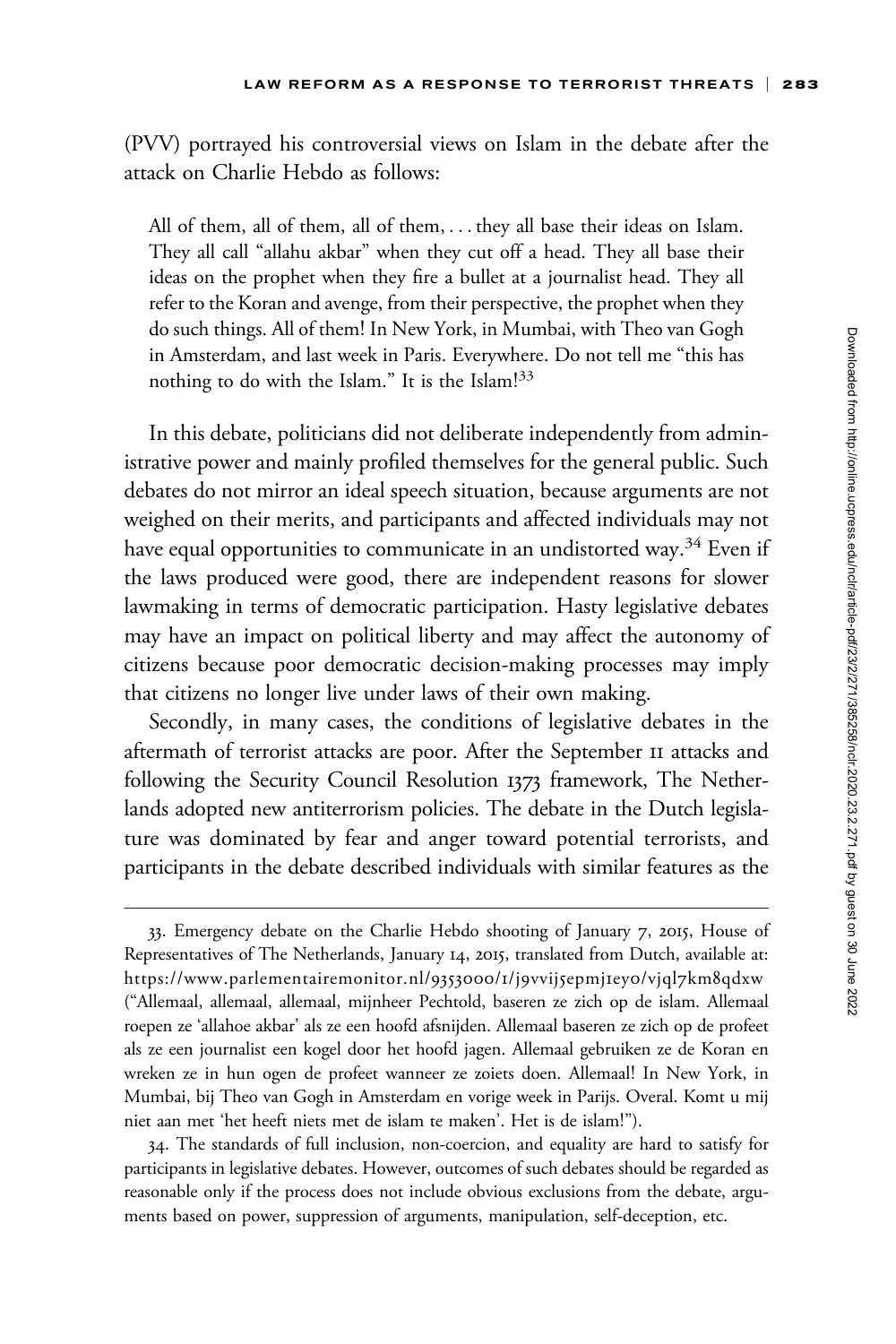perpetrators as posing a threat to society. For example, it used the term "jihad" to refer to individuals contributing to Islamic terrorism, whereas "jihad," as understood by Islamic law scholars, is the struggle for justice or righteousness.35 As a result of this debate, the legislature introduced antiterrorism measures aimed at preventing individuals from contributing to Islamic terrorist organizations and Islamic armed forces. For example, it introduced the criminal offense of recruitment for Islamic terrorism, or what government officials in legislative debates and journalists in the media called "recruitment for jihad."36 This offense was criticized because it criminalizes attempts to inspire others to take part in terrorism. It is explained vaguely, and some legal experts have argued that it may cover hot-headed teenagers.37 Applying such vague offenses may lead to miscarriages of justice, which may truncate the rule of law. Also, the offense of recruitment for jihad particularly focuses on Islamic forces. The focus on Islamic armed forces and the use of the term "jihad" may stigmatize Muslims, which eventually may lead to radicalization and terrorism.

The murder of Theo van Gogh by Dutch-Moroccan Muslim Mohammed Bouyeri in 2004 further spread fear of terrorism in The Netherlands. The legislative debate following this incident is another example of "spirited law reform." The Dutch media referred to Bouyeri as a perpetrator with dual Dutch-Moroccan citizenship.<sup>38</sup> In the aftermath

37. See, e.g., Proceedings, Second Chamber of The Netherlands 28 463, 2003–2004, nr. 29, p. 4 (C.J. van der Wilt), p. 8 (Y. Buruma) p. 13 (B. Böhler).

<sup>35.</sup> See, e.g., Proceedings, Second Chamber of The Netherlands 28 463 2003–2004, nr. 29.

<sup>36.</sup> Ultimately, the term "jihad" is not used in the criminal code, but it was used in the media and in the debate in the legislature and its reports. In the criminal code, the offense of recruitment for the jihad is based on the previously existing offense of "recruitment for foreign armed forces." See Dutch Criminal Code, Article 205 ("1. Hij die, zonder toestemming van de Koning, iemand voor vreemde krijgsdienst of gewapende strijd werft, wordt gestraft met gevangenisstraf van ten hoogste vier jaren of geldboete van de vijfde categorie. 2. Indien de schuldige een van de strafbare feiten, omschreven in het eerste lid, in zijn beroep begaat, kan hij van de uitoefening van dat beroep worden ontzet. 3. Indien de gewapende strijd waarvoor wordt geworven, het plegen van een terroristisch misdrijf inhoudt, wordt de gevangenisstraf, gesteld op het in het eerste lid omschreven feit, met een derde verhoogd.").

<sup>38.</sup> The press conference referred to Bouyeri as having dual Dutch-Moroccan citizenship, as various news sources reported. See also foreign news sources, e.g., BBC News, "Van Gogh suspect refuses defence," Monday, July 11, 2005, [http://news.bbc.co.uk/](http://news.bbc.co.uk/2/hi/europe/4670535.stm)2/hi/europe/ [4670535](http://news.bbc.co.uk/2/hi/europe/4670535.stm).stm.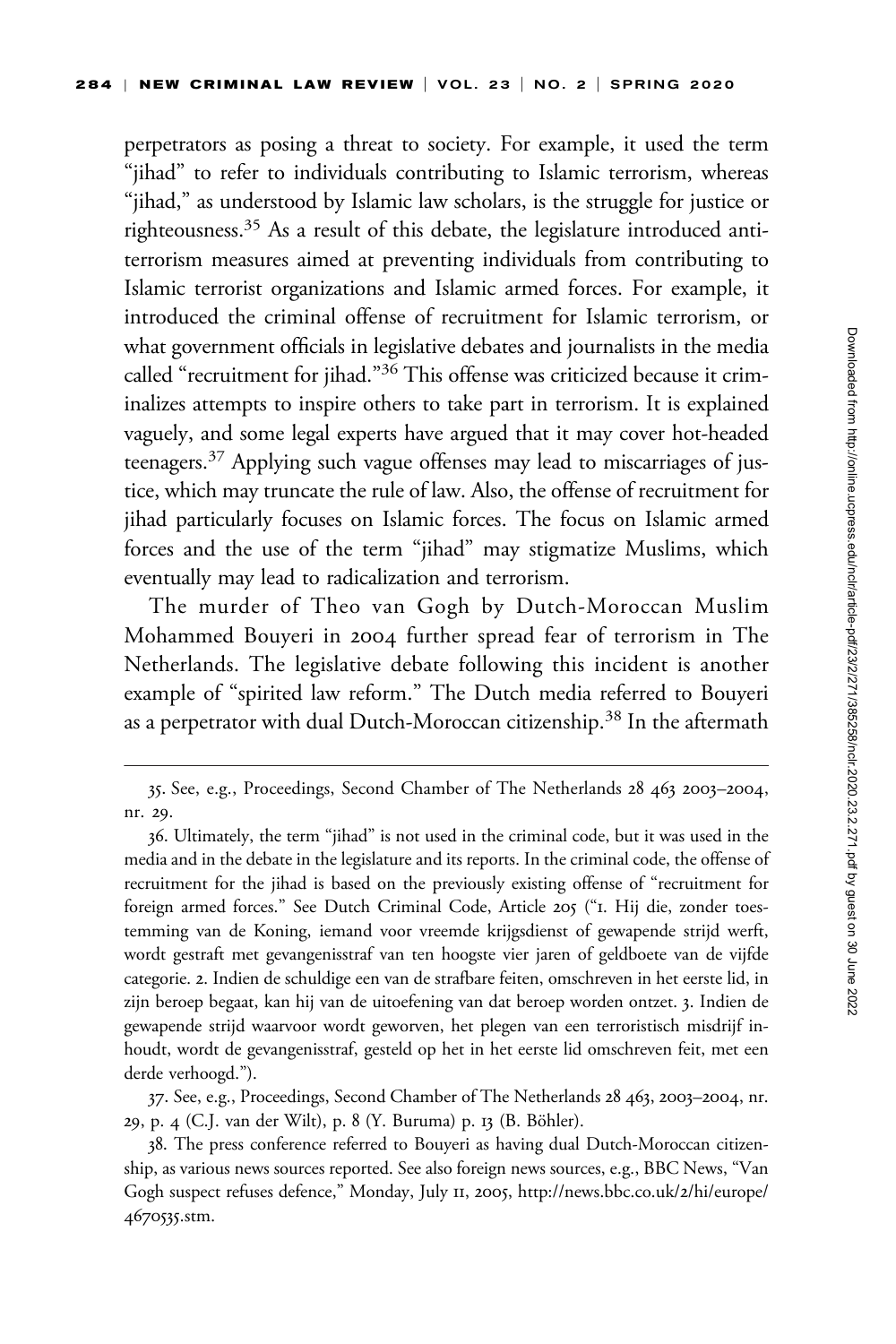of the murder, Dutch politicians called for depriving Bouyeri of his Dutch citizenship.<sup>39</sup> On November 10, eight days after the murder, the Dutch government announced a plan to initiate a measure that enables them to deprive individuals suspected of contributing to the armed forces of an Islamic terrorist organization of their Dutch citizenship (if they hold dual citizenship).40 The next day, an emergency debate about anti-terrorism measures took place in the House of Representatives. The shock of the murder of Van Gogh influenced the tone of the participants in this debate.<sup>41</sup> The murder was portrayed as a terrorist attack, different from any other previous act of violence, and a threat to the rule of law: participants in the debate spoke about the "destruction of Dutch democracy" and argued that the "measure of violence the Netherlands confronts can hardly be overestimated."42 Furthermore, politicians described the murder of Theo van Gogh as a novel kind of threat: "We have never experienced such political and religious inspired violence in Dutch history."43

Shortly after the debate on the murder of Van Gogh, a measure that enabled the government to deprive individuals of their Dutch citizenship came into effect. Since then, individuals may be deprived of their citizenship without a legal procedure and based on intelligence. In such cases, the government infringes on the rights of targeted individuals because it deliberately sidesteps legal procedures. Moreover, this measure may stigmatize

41. Case studies have pointed to the influence of shocking events on the tone of politicians in legislative debates. After a shocking event, participants use stylistic features and other strategies to fortify their evaluation of that particular event. For research on the tone in emergency debates in the Dutch House of Representatives, see Peter Jan Schellens, De Toon van het Debat: Rede uitgesproken bij het afscheid als hoogleraar Taalbeheersing van het Nederlands aan de Faculteit der Letteren van de Radboud Universiteit Nijmegen, January 11, 2013, [http://repository.ubn.ru.nl/bitstream/handle/](http://repository.ubn.ru.nl/bitstream/handle/2066/102349/102349.pdf)2066/102349/102349.pdf.

42. In particular, government officials used the terms "Islamic terrorism," "Muslim terrorists," and "terroristic Islam." See Proceedings, Second Chamber of The Netherlands 29 854, 2004–2005, Debate about the murder of Mr. Th. van Gogh, November 11, 2004, p. 22-1278, 1286.

43. Ibid., p. 22-1290.

<sup>39.</sup> Dutch news sources: "Meedogenloze aanpak is nodig," Volkskrant, November 6, 2004, [https://www.volkskrant.nl/binnenland/-meedogenloze-aanpak-is-nodig](https://www.volkskrant.nl/binnenland/-meedogenloze-aanpak-is-nodig˜a691843/)a[691843](https://www.volkskrant.nl/binnenland/-meedogenloze-aanpak-is-nodig˜a691843/)/; "Coalitie wil aanpak van extremisten," NRC, November 5, 2004, [https://digitaleeditie.](https://digitaleeditie.nrc.nl/losseverkoop/NH/2004/10/20041105/public/) [nrc.nl/losseverkoop/NH/](https://digitaleeditie.nrc.nl/losseverkoop/NH/2004/10/20041105/public/)2004/10/20041105/public/.

<sup>40.</sup> Proceedings, Second Chamber of The Netherlands 29 854, 2004–2005, Letter of the Minister of Justice and the Minister of the Interior and Kingdom Relations, November 10, 2004, nr. 3.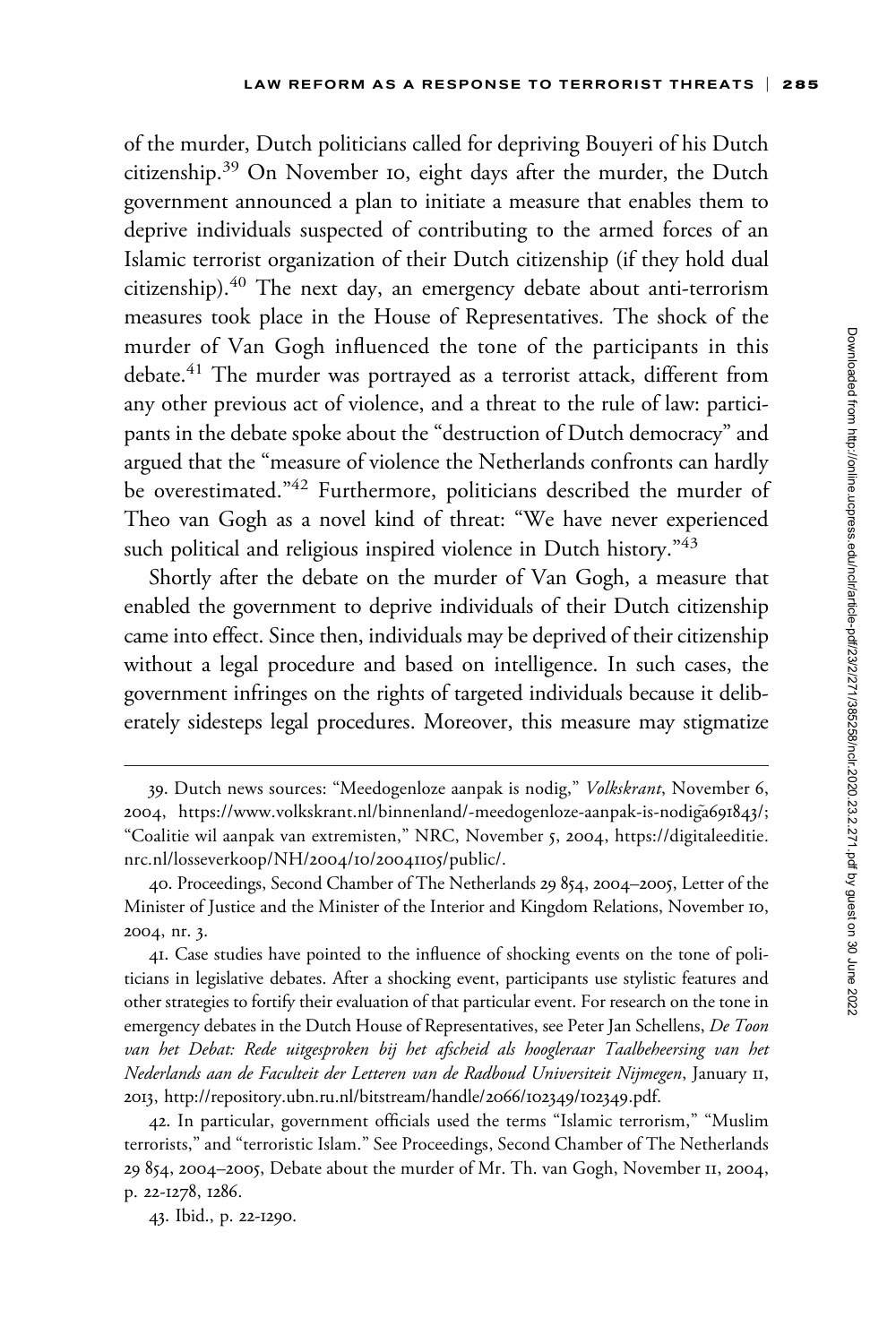Muslims because it is targeted at what the public summary of the legislative proposal described as "jihadis fighting for a terrorist organization in a foreign country."<sup>44</sup> Formulated as such, it puts Muslims in a bad light by using the term "jihadis" instead of more neutral terms directed toward individuals who commit terrorist or criminal offenses in general. In this case, the legislative debate was particularly directed toward the prevention of terrorist acts committed by Muslims and misused terms like "jihadis." In other words, the legislature described individuals with similar features as the perpetrator in terms typically associated with terrorism, and disrespected their ability to make other (non-criminal) plans and live accordingly.

Hasty laws can be revisited, but it can be hard to take back a law once it has been passed, and anti-terrorism measures may do harm before their revision. In February 2017, 299 individuals with dual citizenship had lost their Dutch passports based on intelligence reports and without a conviction.<sup>45</sup> Why not safeguard society against law reforms debated in poor circumstances with excessive speed or urgency?

One may think all this is exaggerated, because one hasty act does not undermine democracy generally. But our law works as a system, with rule of law values as essential features of that system. One of those values is a democratic decision procedure, which secures citizen's autonomy by abiding by certain ground rules as described above. A legislative debate that does not meet these standards of an open forum may disrespect a citizen's autonomy. Yet when such anti-terrorism measures are defended, they are often defended as an occasional matter, relating only to the particular case under discussion. However, such reforms may indicate a marginalization of the rule of law, because such ill-considered law reforms may deprive the rule of law of some of its significance. This is problematic because the individual autonomy of citizens in a rule of law society rests on democratic decisionmaking processes.

In substantive terms, the rule of law may be challenged when governments create more means to punish and control citizens. New forms of state power have been introduced in the wake of recent terrorist attacks. For

<sup>44.</sup> Originally, "jihadisten die in het buitenland meevechten met een terroristische organisatie." Revision of the Netherlands Kingdom Act on Netherlands Citizenship, December 4, 2015, [www.eerstekamer.nl/wetsvoorstel/](www.eerstekamer.nl/wetsvoorstel/34356_intrekken_nederlanderschap)34356\_intrekken\_nederlanderschap.

<sup>45.</sup> Interview with Dick Schoof, Dutch Coordinator Anti-Terrorism and Security, February 1, 2017, NPO Radio 1, www.nporadio1[.nl/achtergrond/](www.nporadio1.nl/achtergrond/2959-bijna-300-paspoorten-ingenomen-van-jihadgangers)2959-bijna-300 [paspoorten-ingenomen-van-jihadgangers.](www.nporadio1.nl/achtergrond/2959-bijna-300-paspoorten-ingenomen-van-jihadgangers)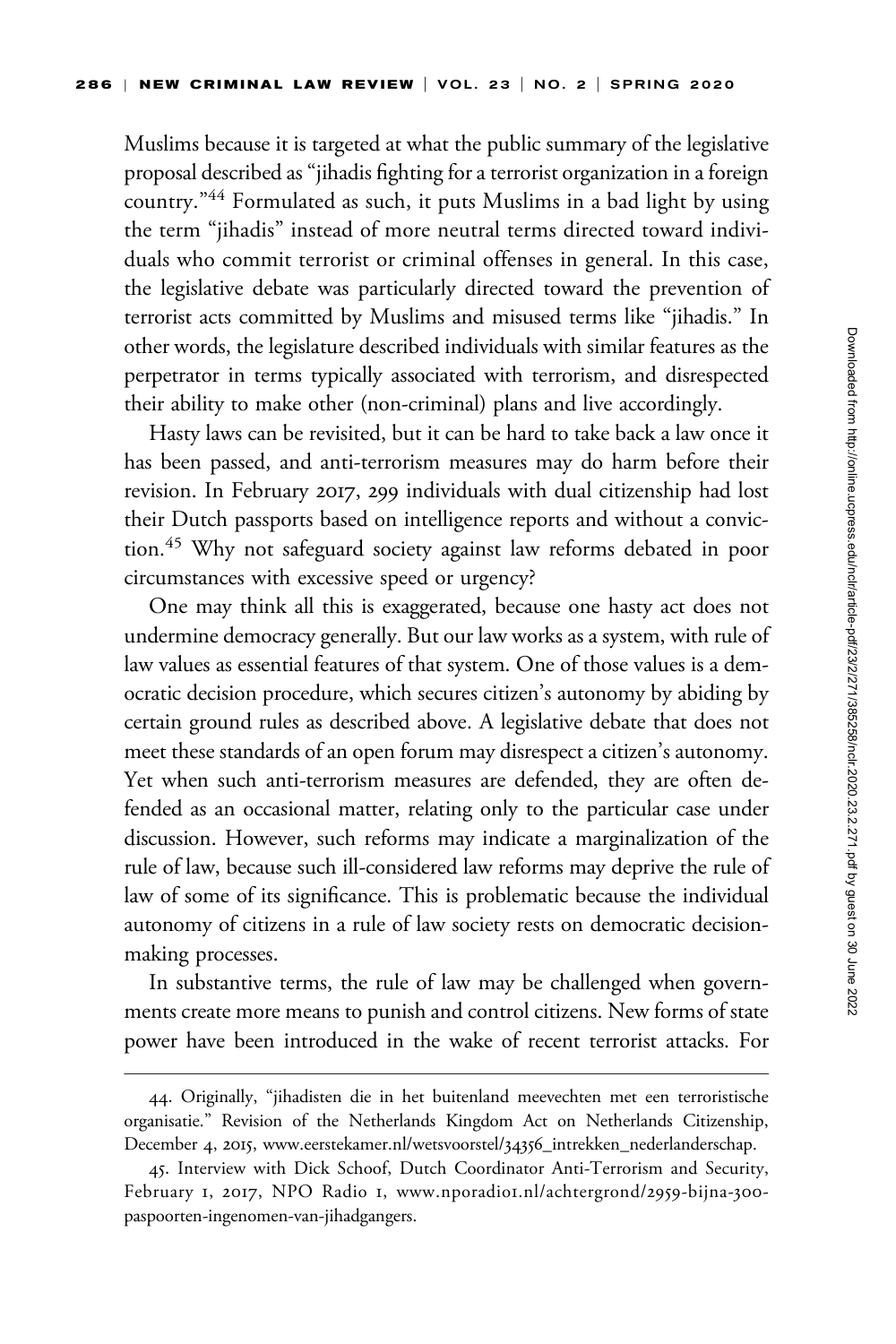example, the Netherlands has introduced new criminal law instruments, including the above-mentioned criminal offense of recruitment for the jihad. Such expansions of the law have been linked to so-called overcriminalization. Over-criminalization may point to situations of too many criminal prohibitions, and that between them they cover too wide a range of conduct.<sup>46</sup> It is important to see both dimensions of over-criminalization in anti-terrorism laws, because the rule of law may be threatened by both the broad sweep and the growing number of criminal laws.

Legislatures have increased the net coverage of criminal prohibitions and civil measures by making them preventive.<sup> $47$ </sup> Examples of such measures are preventive detention under the criminal law as well as measures outside the criminal law, e.g., asset freezes and banning individuals from travelling.<sup>48</sup> Asset freezes aim to cut off money flows to supposed (potential) terrorists as a preventive measure. Full funds freezes can affect the individual liberty of targeted individuals in a comprehensive way because targets are deprived of their liberty to live normal lives by freely engaging in the society in which they live. Travel bans are preventive constraints as well. They ban individuals from entering or working in a specific country or enact a general ban that prevents them from transiting through or entering any country other than their own. As a consequence, the targeted person is only free to move within the defined borders. These preventive measures prescribe a sanction aimed at coercing an individual.<sup>49</sup> Persons subjected to coercive preventive restraints that do not actually detain the targeted individual, including travel bans and asset freezes, are not presumed to be guilty and are not subject to "punishment." Instead, they are subjected to

<sup>46.</sup> On over-criminalization, see Doug Husak, Overcriminalization, (Oxford: Oxford University Press, 2008), 33–45; Fernando Molina, "A Comparison Between Continental European and Anglo-American Approaches to Overcrimnialization and Some Remarks on How to Deal With it," New Criminal Law Review 14, no. 1 (2011): 123-38.

<sup>47.</sup> For a critique on civil preventive measures among other sources, see Andrew Ashworth, "Security, Terrorism and the Value of Human Rights," in Goold and Lazarus, Security and Human Rights, 203-06 (see n. II) (Ashworth argues that the use of civil preventive measures against terrorist suspects side-steps the criminal law and denies those subject to them the ordinary protections and rights of the criminal process.).

<sup>48.</sup> I have called comprehensive forms of such deprivations of liberty "exprisonment." See, Noorda, "Preventive Deprivations of Liberty" (see n. 2); Hadassa Noorda, "Exprisonment: Deprivation of Liberty on the Street and at Home," draft on file with the author.

<sup>49.</sup> On coercive preventive measures, see Ashworth and Zedner, Preventive Justice (see n. 5).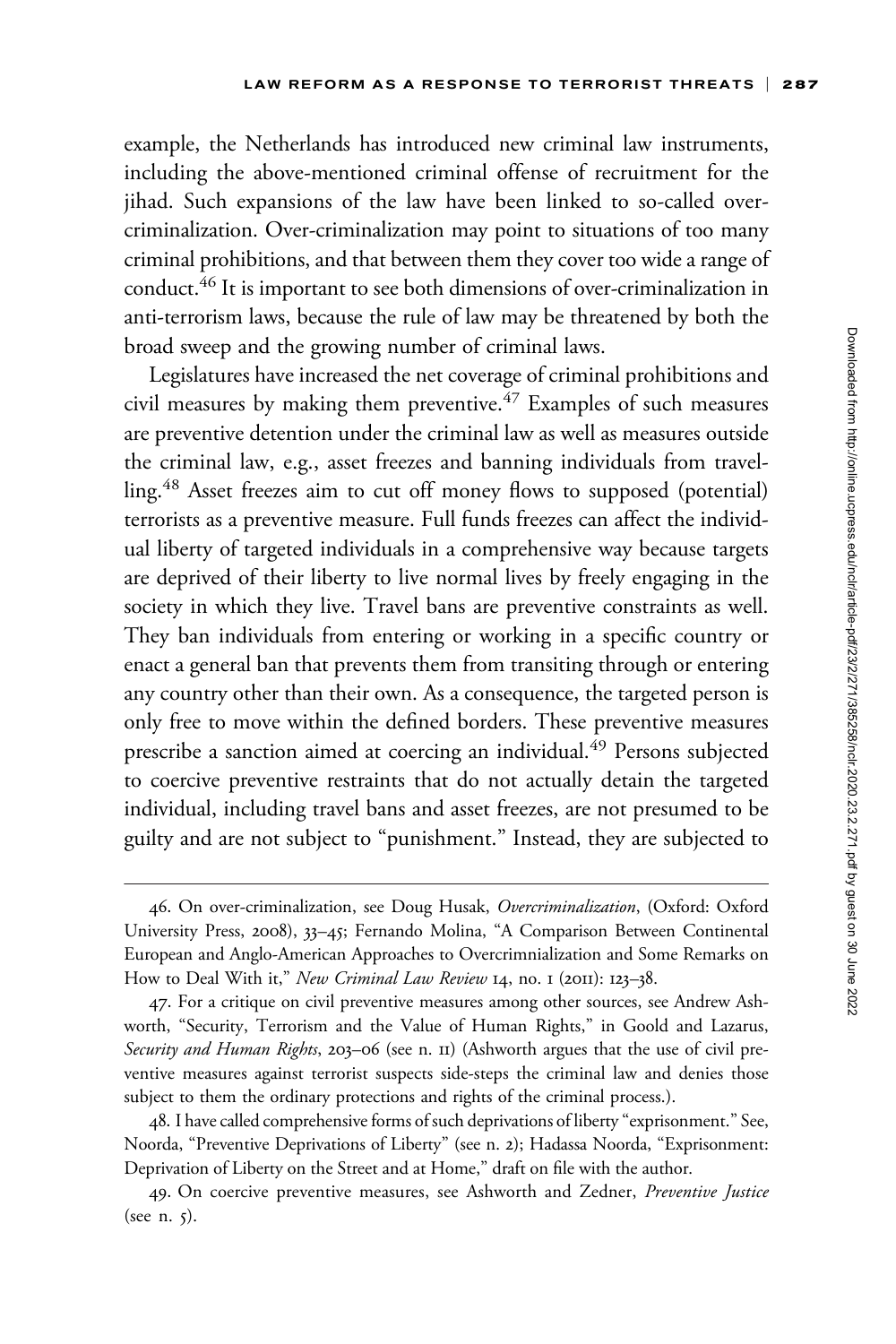preventive measures because they *might become* guilty. Both coercive preventive measures and civil preventive measures that are coercive may raise the question of when a state may use its governmental powers to justifiably interfere with individual liberty.

It seems necessary to create new measures and laws if the existing apparatus of the state is unable to prevent a particular type of attack. Some anti-terrorism laws enable the state to prosecute individuals who could not be prosecuted under ordinary offenses, such as in the case of some preventive measures. In cases of preventive travel bans in the EU context and deprivation of citizenship in the Netherlands, officials secretly select individuals for attention, often because they are part of a minority, and make use of administrative measures to intimidate individuals who cannot be prosecuted under criminal law.

However, in many cases, ordinary criminal offenses could be applied to the perpetrators of terrorist attacks, including murder, unlawful possession of arms, unlawful deprivation of liberty, and ordinary crimes with respect to attempts, accomplice liability, and conspiracy. In such cases, it may have been the enforcement of the law and coordination of intelligence that may have failed to stop terrorism, rather than the failure of existing laws. The necessity of criminal law reform can be examined by studying the application of criminal laws to so-called terrorists in the past. For example, the perpetrators of the 9/11 attacks were prosecuted under existing domestic laws. Of course, this does not mean that law reform cannot help in the fight against terrorism. In some cases, it may be necessary to reform the law; however, it is important to recognize that such reforms should respect the rule of law. The rule of law is supposed to limit governmental powers; it should protect individuals against the potential abuse of state power and provide them with the right to legal liberty. The next section further details guidelines for law reform.

The purpose of criminal law reform is often to create harsher penalties for terrorist attacks in order to deter or incapacitate potential threats. For example, under the Dutch penal code, manslaughter carries a maximum sentence of 15 years in prison, but when committed as an act of terrorism, the maximum sentence is life in prison.<sup>50</sup> The value of such reforms in

<sup>50.</sup> Compare the following articles: 287 Dutch Penal Code: "Any person who intentionally takes the life of another person shall be guilty of manslaughter and shall be liable to a term of imprisonment not exceeding fifteen years or a fine of the fifth category." 288a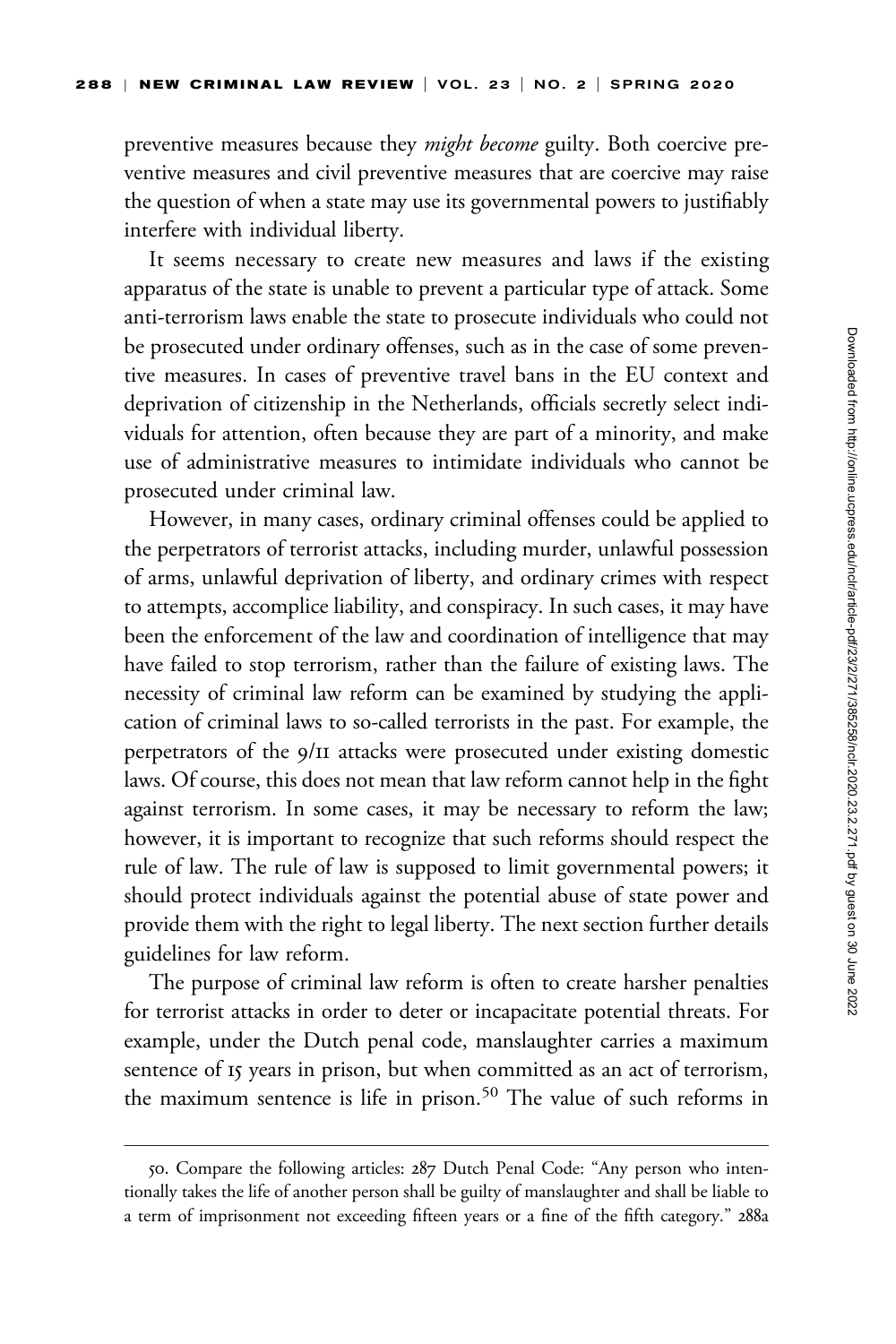terms of deterring terrorism is likely to be minimal because suicide bombers, for example, are prepared to die for their cause. Measures directed toward third parties, e.g., measures that prohibit individuals from financially supporting terrorism, may be more successful at prevention. However, individuals who are subject to such measures should be made aware that they are being targeted and should enjoy other safeguards, as required under the rule of law.<sup>51</sup>

Anti-terrorism legislation may also undermine the ability of the law to guide citizens because measures regarding terrorism are often directed at the prevention of future wrongdoing rather than punishment for past wrongdoing.<sup>52</sup> For example, in the Netherlands, criminal procedures were reformed as a response to terrorist events, thus enabling criminal investigations at a very early stage. "Reasonable suspicion" is no longer required in terrorism cases. Instead, a much lower standard of "indication" of a terrorist offense is enough to launch an investigation.<sup>53</sup> Rumors about the planning of an attack or an analysis by the Dutch General Intelligence and Security Service may meet this new standard.<sup>54</sup> Starting investigations based on rumors emphasizes the risk of an attack rather than completed crimes, which makes it more difficult for individuals to be guided by the law.

The argument in favor of preventive anti-terrorism measures is that persons who cannot (yet) be prosecuted for crimes, but are deemed likely to commit terrorist acts, do not deserve to be free. We do not want to wait until terrorist acts, or any violent crimes, are committed or attempted. Based on this claim, one could argue that these people must be either detained preventively or policed. This approach allows more discretionary decision-making and use of less rigid norms, which gives citizens less control over judges and officials. This may not be necessarily incompatible

Dutch Penal Code: "Manslaughter committed with terrorist intent shall be liable to life imprisonment or a determinate term of imprisonment not exceeding thirty years or a fine of the fifth category."

<sup>51.</sup> See, e.g., safeguards set out in Noorda, "Preventive Deprivations of Liberty," 523–34, (see n. 2).

<sup>52.</sup> Ashworth and Zedner argue that governmental concern about the prevention of harm is not new, but nonetheless, they argue that close normative study is needed. Ashworth and Zedner, *Preventive Justice*, 10–11 (see n. 5).

<sup>53.</sup> Proceedings, Second Chamber of The Netherlands 30 164, 2004–2005, nr. 3, p. 9, nr. 7, p. 14, nr. 12, p. 5.

<sup>54.</sup> Proceedings, Second Chamber of The Netherlands 30 164, 2004–2005, nr. 3, p. 14.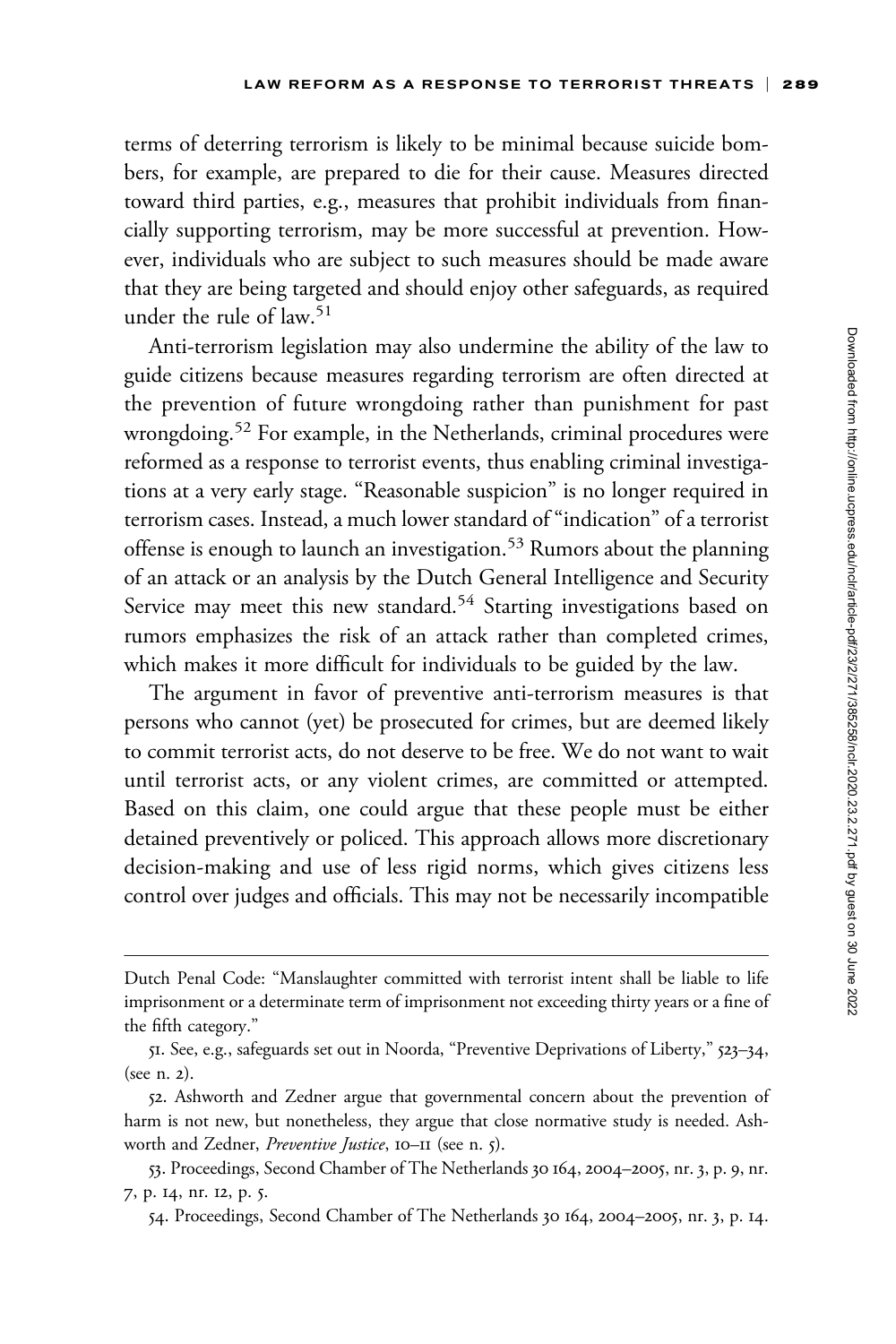with the rule of law, but it can amount to a situation in which citizens do not know what the law requires. In such situations, they cannot plan their lives and could be terrified by punishment. Preventive measures should meet particular standards to respect individual autonomy in society, e.g., time limits and individual risk assessments. Also, making special inchoate crimes such that targeted individuals know what not to get close to doing, would, for example, enable them to govern themselves, plan their lives, avoid running afoul of the law, and avoid living in fear.<sup>55</sup> For criminal law in particular, prospectivity and predictability in enforcement are important because they enable citizens to predict which kinds of conduct might lead to coercion by the government, and which do not. If criminal law is to regulate conduct, individuals must be able to know what the law stipulates. Prospectivity and predictability of the law allow citizens to avoid interference from the state by not acting against the law. This reasoning may also be applicable to many administrative anti-terrorism measures, because administrative measures may have affects on subjected individuals similar to those of criminal laws.<sup>56</sup>

Anti-terrorism laws that are enacted retroactively or retrospectively also affect prospectivity and predictability. For example, in 2002, the Australian government proposed legislation that would make it an offense to send mail in order to create an anthrax scare or some other kind of terrorist scare. It proposed making the law retroactive to October 16, 2001, to take account for past hoaxes.57 This amounted to a situation in which targeted individuals were punished with 10 years imprisonment for sending a hoax even though it was not a crime when they sent it. The new law changed the status of sending such a hoax from permissible to impermissible and is, therefore, retroactive.58 The main problem of retroactive legislation is that you cannot plan your life because you do not know what the law requires of you.

<sup>55.</sup> For example, material support to designated foreign terrorist organizations, with a *mens rea* of knowledge, may meet this requirement.

<sup>56.</sup> See, Noorda, "Preventive Deprivations of Liberty," (see n. 2); Hadassa Noorda, "Regulation as Punishment," draft on file with the author.

<sup>57.</sup> Criminal Code Amendment (Anti-hoax and Other Measures), Act No. 9, 2002. Penalty for such a hoax was proposed to be imprisonment for ten years. See, [https://www.](https://www.legislation.gov.au/Details/C2004A00946) [legislation.gov.au/Details/C](https://www.legislation.gov.au/Details/C2004A00946)2004A00946. This amendment has been widely discussed. See, e.g., Jeremy Waldron, "Retroactive Law: How Dodgy was Duynhoven?" Otago Law Review 10 (2001–2004): 631–54.

<sup>58.</sup> Waldron, "Retroactive Law," 635 (see n. 57).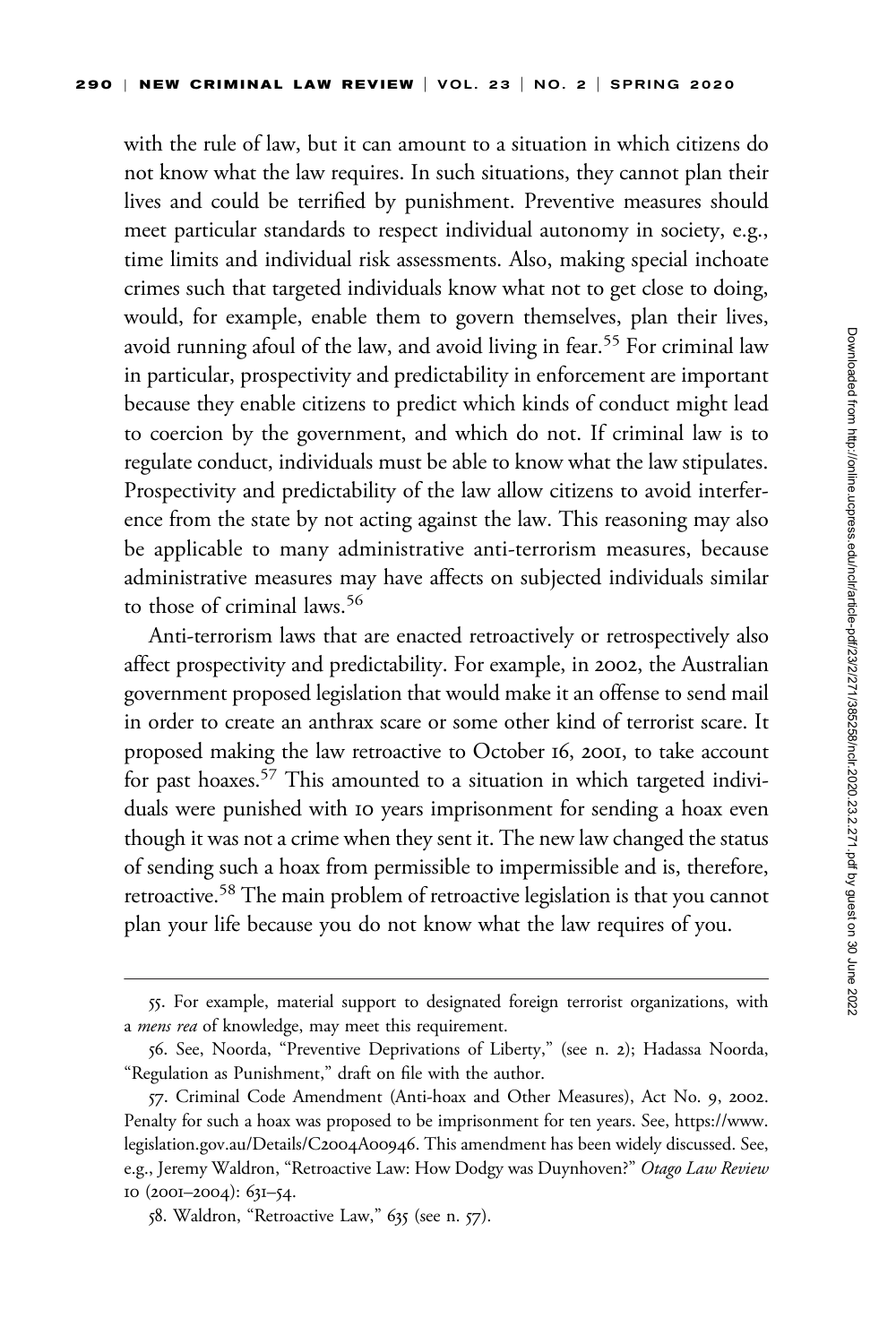An argument in favor of retroactive legislation in cases of terrorism is that it is an occasional matter that relates only to a particular shocking event. It is often difficult to understand why one should object to this practice. However, as Jeremy Waldron has argued, occasional retroactive legislation may have an impact on the rule of law. His argument against such practices is that criminal actions become immediately significant to perpetrators, witnesses, prosecutors, and others, not just at the moment of punishment. The punishment is a formal consequence of a criminal act. Prospectivity, which contends that laws should not be made retroactively, is essential to that structure of laws and procedures. From this point of view, there should be no question of punishment without the apparatus of criminal law, with its principles, procedures, and safeguards that operate from the commission of an offense to the discharge of the sentence. Retroactive legislation shortcuts this apparatus and may be problematic, even if it is applied only occasionally.59

# IV. PROPOSING GUIDELINES FOR PROCESSES OF LAW REFORM

In situations of peace and tranquility, the principles of the rule of law function as protections for the individual autonomy of citizens. Law reform in times of peace usually allows for ample time for debate in the legislature and in civil society. The Dutch government attempts to get a sense of what is going on in society by taking advice from special bodies and research committees, consulting the public, and fostering public debate by, e.g., publishing law proposals on the Internet. Subsequently, the Council of Ministers (all ministers together) and the Council of State (advisory body to the Dutch Government and States General) evaluate a law proposal before it is submitted to the House of Representatives and the Senate, where legislative debate takes place. Likewise, such safeguards should be taken as a starting point for controlling the process of law reform in response to shocking events, including terrorist attacks. This section seeks to set out guidelines for governments to address pressing questions of security with regard to terrorism without disrespecting individual autonomy.

<sup>59.</sup> Ibid., 637.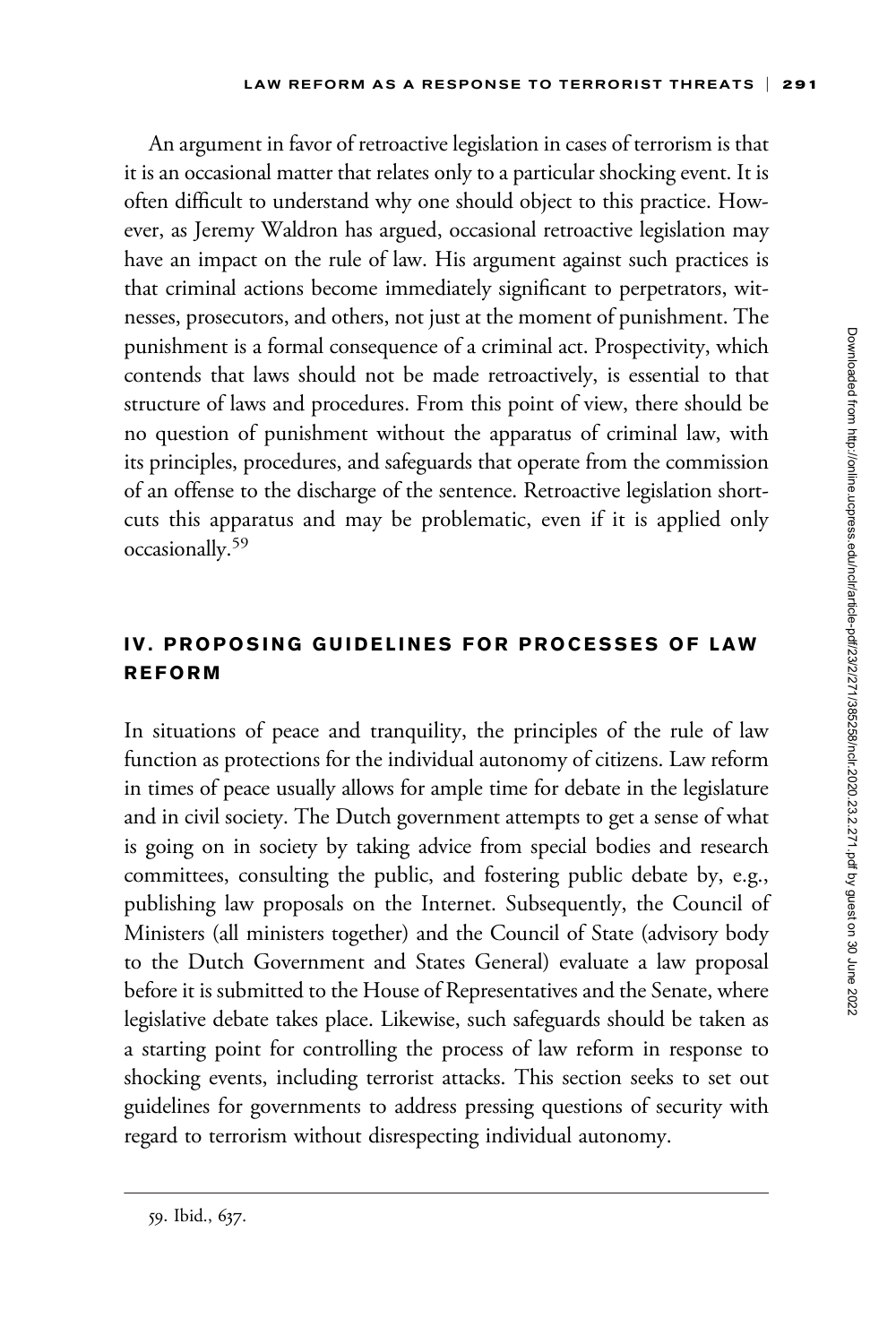As explained above, a concomitant risk of terrorist threats is that states become impatient when responding to terrorism and attempt to accelerate this procedure. Principally, after a terrorist attack, governments tend to initiate emergency debates in the legislature. In emergency debates, participants tend to focus on fear, anger, insecurity, and prejudice, the media has more control over emergency debates than over regular legislative debates, and politicians are more likely to profile themselves instead of focusing on debate partners and honoring the force of the better and more rational arguments.<sup>60</sup>

However, debate in the legislature and in society is essential to processes of antiterrorism law reform from instrumental and normative points of view. Governments should not shorten the time for debate, neither in the legislature nor in society, nor forego research into public opinion because of a desire to respond quickly. From an instrumental perspective, democratic debate is essential because the success of antiterrorism measures depends on public support. As the Eminent Jurists Panel on Terrorism, Counterterrorism and Human Rights of the International Commission of Jurists said, "counter-terrorist policies can only be successful over the longer term with the active support of an informed public." The panel recommends states undertake comprehensive reviews of counter-terrorism laws, policies, and practices, including their impact on civil society. Following these recommendations, the Dutch National Coordinator for Security and Counter-Terrorism conducts research on perceptions of risk among citizens.<sup>61</sup> Allowing time for debate in the legislature and society at large could also provide a better understanding of why a particular terrorist succeeded and give the government time to investigate how to respond to it.

Normatively, debate is vital as a means of conferring legitimacy on reforms in democracy and ensuring political liberty. Playing a role in the process of criminal law reform is essential for citizens to enjoy political liberty and, thus, to live under laws of their own making.<sup>62</sup> The above-

<sup>60.</sup> Case study on emergency debates in the Dutch House of Representatives: Schellens, De Toon van het Debat (see n. 41). On mediacracy in the Netherlands, see Henk te Velde, Staten-Generaal en parlement, in van Baalen et al., In dit Huis, 191 (see n. 32).

<sup>61.</sup> Rapports of the Dutch Commission for the Evaluation of Counterterrorism Performance, [www.parlementairemonitor.nl/](www.parlementairemonitor.nl/9353000/1/j4nvgs5kjg27kof_j9vvij5epmj1ey0/vi6v1ktsk9y2/f=/blg20673.pdf)9353000/1/j4nvgs5kjg27kof\_j9vvij5epmj1eyo/ vi6v1[ktsk](www.parlementairemonitor.nl/9353000/1/j4nvgs5kjg27kof_j9vvij5epmj1ey0/vi6v1ktsk9y2/f=/blg20673.pdf)9y2/f=/blg[20673](www.parlementairemonitor.nl/9353000/1/j4nvgs5kjg27kof_j9vvij5epmj1ey0/vi6v1ktsk9y2/f=/blg20673.pdf).pdf, see esp. 70.

<sup>62.</sup> For a similar argument on law reform in the UK, see Jeremy Horder, Homicide and the Politics of Law Reform (Oxford: Oxford University Press, 2012) (Horder argues that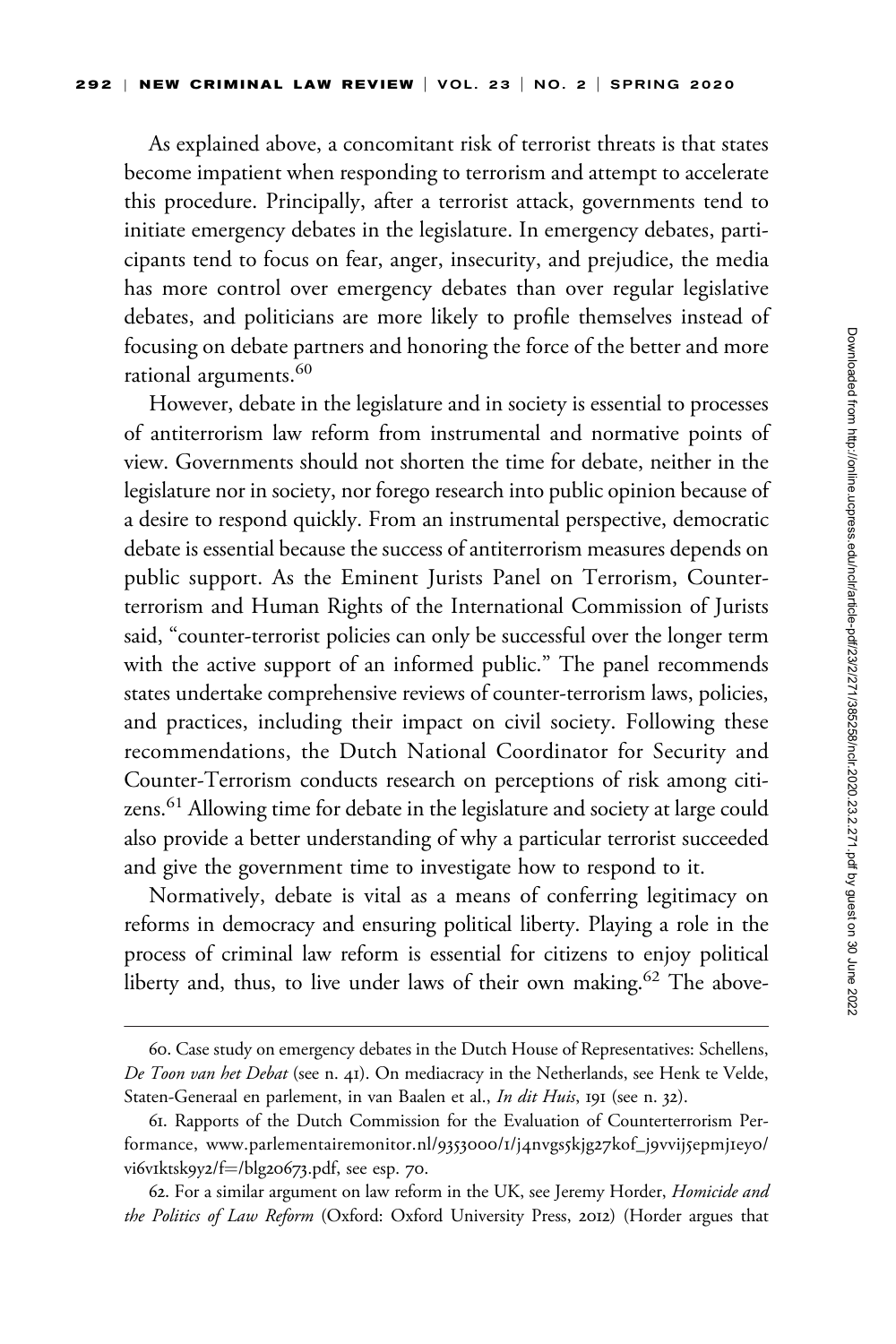mentioned procedure of law reform in peacetime is aimed at safeguarding the role of citizens as autonomous agents.

Additionally, debate in the legislature should meet particular standards to ensure the autonomy both of participants in that debate and of affected individuals. This section takes a first step in embarking on the task of developing a set of requirements for legislative debates based on Jurgen Habermas' concept of an "ideal speech situation," which is a concept central to Habermas' theory of communicative action. Habermas' "ideal speech situation" sets forth conditions that, in effect, articulate what it would mean to assess all relevant information and arguments as reasonably as possible, weighing arguments purely on the merits in a pursuit of truth.

The conditions Habermas set out require, among other conditions, that participants: (a) honor only the force of the better and more rational arguments, and exclude arguments based on authority, power, tradition, ideology, fear, anger, insecurity, misunderstanding, or prejudices; (b) critically examine their own values, interests, and assumptions; (c) understand the argument from the other's perspective; (d) make an effort to provide all relevant information; (e) treat all affected individuals and participants in the debate equally; (f) not let individuals capable of making a relevant contribution to the debate struggle to let their voices heard, and not exclude them from debate; and (g) deliberate independently from money or administrative power.<sup>63</sup> The aim of applying these conditions to legislative debates on

research into public opinion is essential to the legitimacy of reform in a democracy; expert opinion alone will not secure such legitimacy.).

<sup>63.</sup> This set of criteria is based on Habermas' requirements for an ideal speech situation. This ideal speech situation may be violated in actual speech situations. Its purpose is to function as a heuristic device that provides "*standards* for a self-correcting learning process" (Jurgen Habermas, Zwischen Naturalismus und Religion [Berlin: Suhrkamp 2005], 91). The aim in this article is to apply this set of criteria to legislative debates. On Habermas' requirements for an ideal speech situation, see: Habermas, "Wahrheitstheorien," chap. 2 in Wirklichkeit und Reflexion, ed. H. Fahrenbach (1973; repr., Pfullingen: Neske, reprint: 1984); Habermas, "Reflections on the linguistic foundations of sociology: The Christian Gauss Lectures," Princeton University, February/March 1971, in On the Pragmatics of Social Interaction, ed. J. Habermas, trans. B. Fultner (Cambridge, MA: MIT Press, 2001), 1-103; see also, Habermas, Between Facts and Norms: Contributions to a Discourse Theory of Law and Democracy, trans. W. Rehg (Cambridge, MA: MIT Press 1996 [German, 1992]). See also M. Cooke, Language and Reason: A Study of Habermas's Pragmatics (Cambridge, MA: MIT Press, 1994); S. Chambers, Reasonable Democracy: Jurgen Habermas and the Politics of Discourse (Ithaca, NY: Cornell University Press, 1996).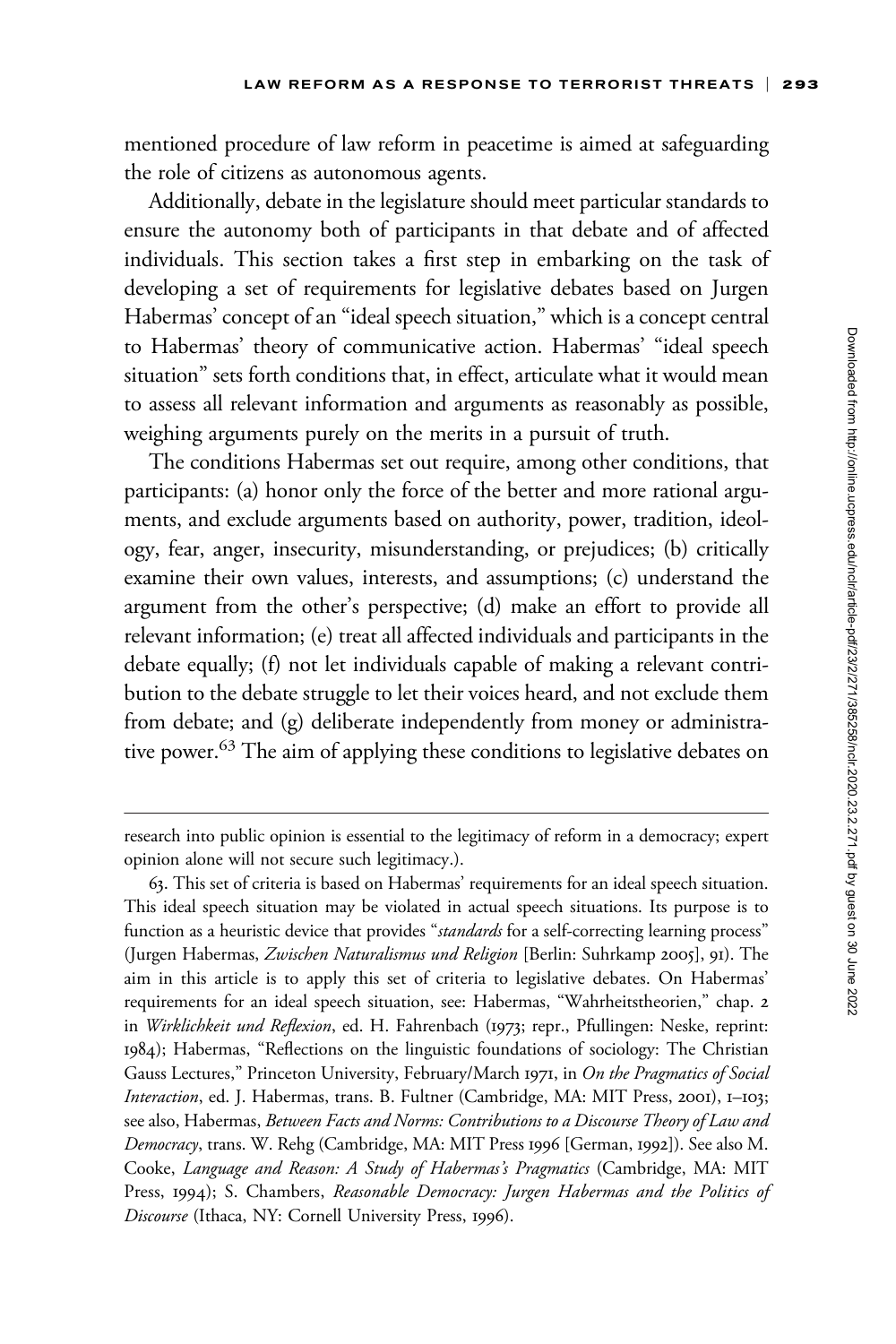anti-terrorism is, primarily, to enable determination of the extent to which these debates are facilitating a discourse in which individual autonomy is respected. Habermas' set of requirements may be incomplete, and some requirements may be more important than others for legislative debates on anti-terrorism measures, but comparison of legislative debates on antiterrorism measures with these requirements provides an idea of how to measure the extent to which autonomy is respected in such debates.

Such comparison may show that debates on many anti-terrorism measures fail to approximate some of the requirements of this ideal debate situation: chiefly, such debates fail to exclude arguments based on prejudices. An example comes from the Dutch legislative debate on deprivation of dual citizenship, in which government officials expressed anger and fear toward Islam. Participants in this debate were not hesitant to base their arguments on prejudices about Muslims. One of them argued that it is obvious that the common denominator of terrorism is Islam.<sup>64</sup> Involving arguments based on prejudices in debates about anti-terrorism measures may be disrespectful of the individual autonomy of targeted individuals. This is problematic because such preconceived opinions are not based on actual experience. Moreover, once such an opinion results in treating that person differently, the target is subjected to a treatment rooted in the characteristics of other members of the group to which she is supposed to belong, rather than in her individual conduct. For example, a Muslim is treated based on prejudices about Muslims and not based on her own conduct. Defeating such prejudices is very hard; they deny the targeted individual the option to choose to do right and thereby have the chance to avoid being stigmatized. Therefore, prejudices may erode individual autonomy.

In some cases, individuals are presumed to be very dangerous based on particular characteristics, e.g., their membership in a dangerous organization or shared characteristics with other dangerous individuals. This is the reason for detaining combatants in times of war until the war has come to an end, even if they might not be individually responsible for their actions during hostilities. However, in general, and particularly in a rule of law

<sup>64.</sup> Translated from Dutch, "Het is toch duidelijk dat de grootste gemene deler van het terrorisme de islam is?," Mr. Markuszower (PVV), in Reports of plenary meeting with Dutch national security and counterterrorism of January 31, 2017 ("Plenair Markuszower bij Nationale veiligheid en terrorismebestrijding"), [www.eerstekamer.nl/plenair/](www.eerstekamer.nl/plenair/20170131/markuszower)20170131/ [markuszower.](www.eerstekamer.nl/plenair/20170131/markuszower)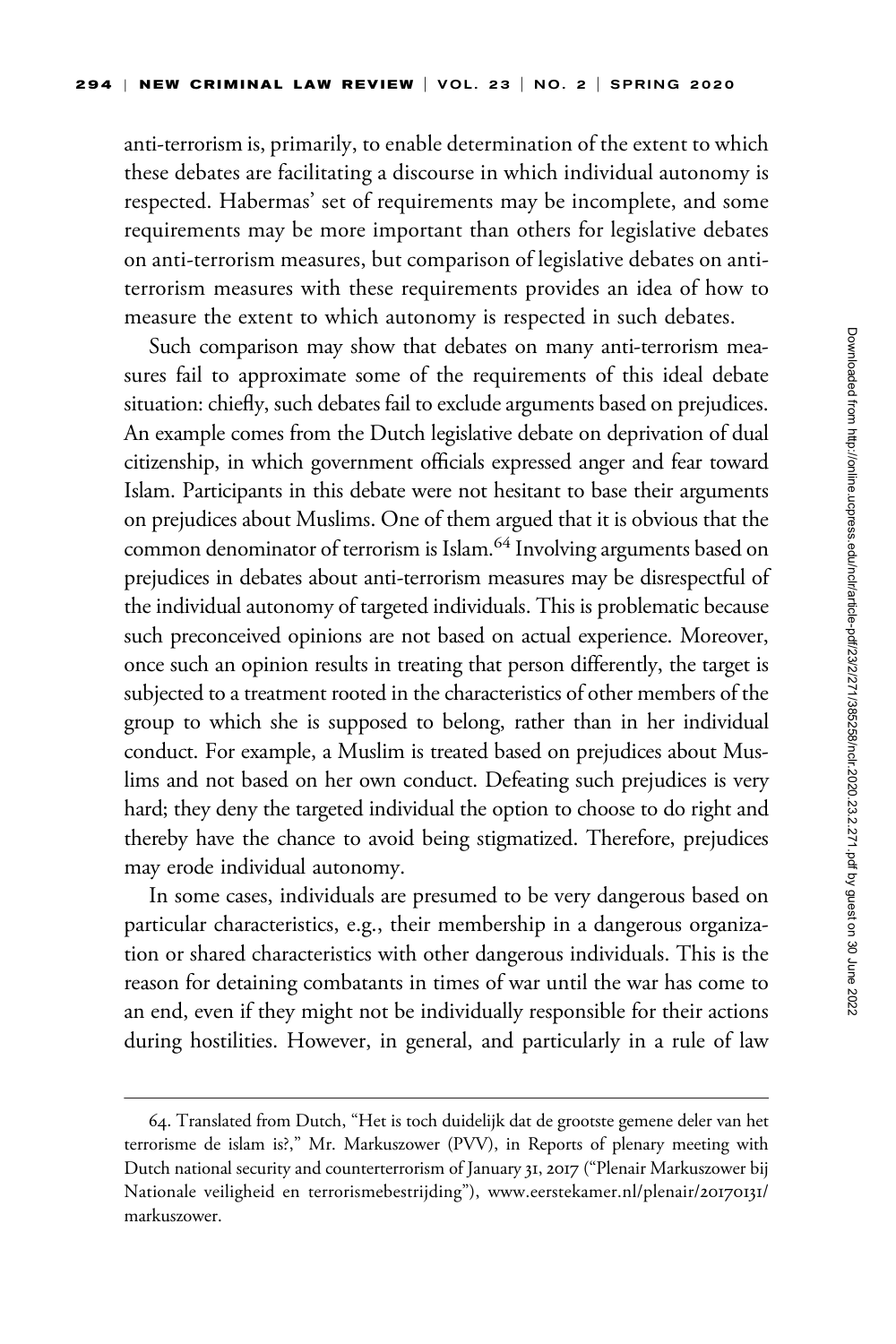society in peacetime, we do not have grounds for disregarding individual autonomy based on such characteristics, because we would then presume that the person might not make the right moral choice and deny her responsibility. Autonomy is the ability to control one's behavior, so prejudices can show a lack of respect for autonomy if individuals are denied the choice to behave in a morally right way. Participants in a debate must seek to respect this autonomy.

How is the failure of respecting autonomy in legislative debates to be overcome? Shaping legislative deliberation in such a way as to overcome these limitations could be done through the formalization of guidelines for legislative debate and careful management of such guidelines by the chair. This article does not develop a full set of guidelines; however, it describes examples that may advance such a project.

In many countries, the chair of the House of Representatives may ask participants to retract their words, deprive them of the possibility to speak, or exclude them from debate if they use offensive language or disrupt order.<sup>65</sup> The chair employs such measures to protect order in the House of Representatives. Similarly, the chair should be enabled to apply such measures to protect individual autonomy. More concretely, this implies that the chair should be able to demand debating partners to retract language that includes prejudices toward perpetrators and individuals that are likely to be affected by a proposed anti-terrorism strategy.

Additionally, in order to shield the autonomy of individuals who do not participate in the debate, it may be helpful to enable the chair to exclude prejudices from reports of meetings of the House of Representatives. Previously, in The Netherlands, the chair had the capacity to exclude rude language from reports of debates in the House of Representatives, and some have argued for restoring this capacity.<sup>66</sup> Likewise, the chair should exclude from the debate and/or reports language that contains prejudices. For example, the chair should create an environment in which participants do not use terms like "jihad" to refer to Islamic terrorism, and if the chair

<sup>65.</sup> E.g., The Netherlands House of Representatives, Rules of Procedure, November 2014, Article 58–60, [www.tweedekamer.nl/sites/default/files/atoms/files/alleen\\_](www.tweedekamer.nl/sites/default/files/atoms/files/alleen_rvonovember_2014_0.pdf) [rvonovember\\_](www.tweedekamer.nl/sites/default/files/atoms/files/alleen_rvonovember_2014_0.pdf)2014\_0.pdf.

<sup>66.</sup> This rule functioned from 1934 through 2001. Politicians have criticized language use in the House of Representatives; see, e.g., Cynthia van Gorp, Trouw, "Kamerleden willen af van grof taalgebruik," October 9, 2008, [https://www.trouw.nl/home/kamerleden-willen-af](https://www.trouw.nl/home/kamerleden-willen-af-van-grof-taalgebruik˜aa3a8343/)[van-grof-taalgebruik](https://www.trouw.nl/home/kamerleden-willen-af-van-grof-taalgebruik˜aa3a8343/)aa3a[8343](https://www.trouw.nl/home/kamerleden-willen-af-van-grof-taalgebruik˜aa3a8343/)/.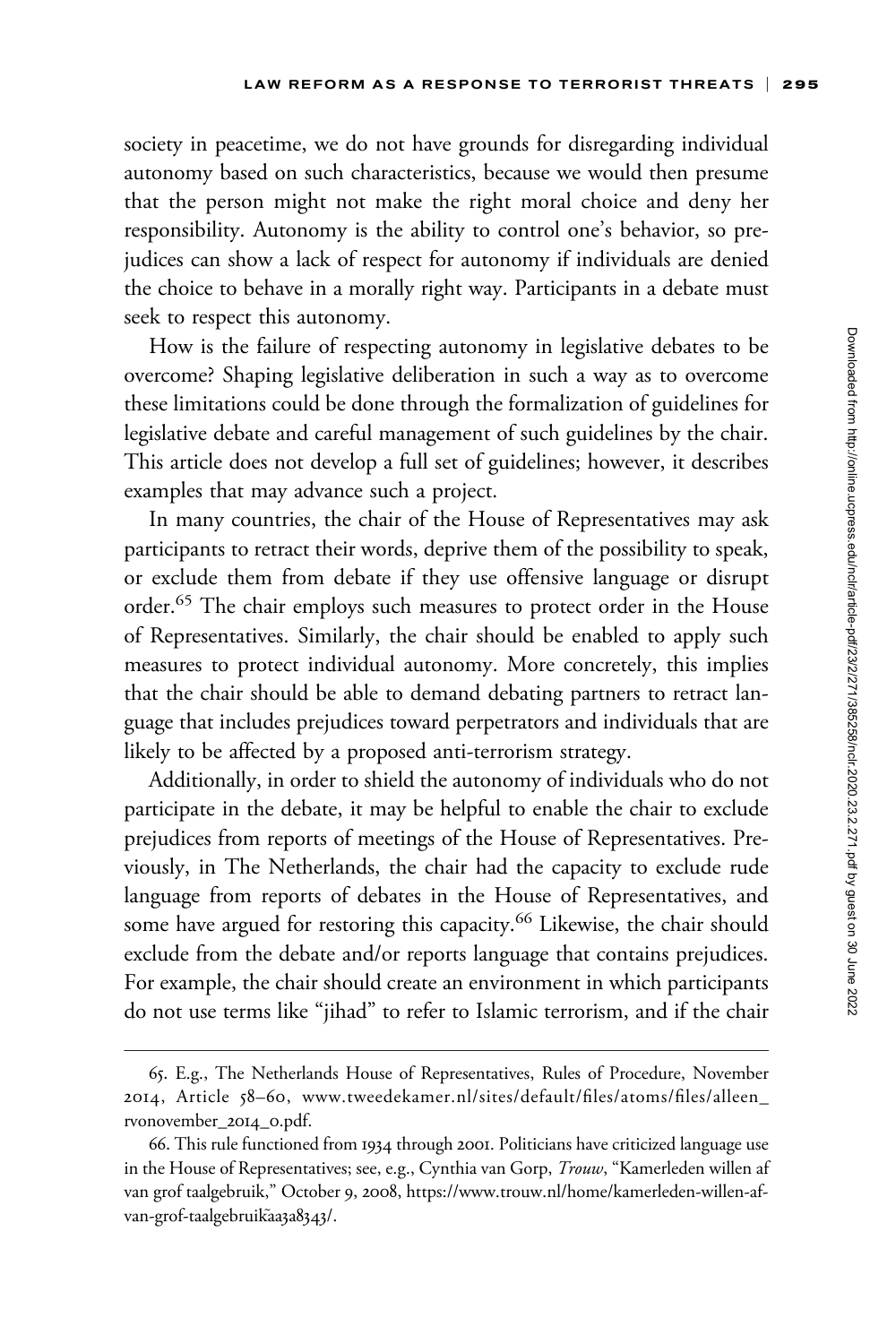does not succeed and such terms are used, she should have the capacity to exclude them from House reports. Encouraging debating partners to use more neutral terms that do not contain prejudices toward particular (groups of) people may help create an open forum in which one assesses all relevant information and arguments as reasonably as possible.

On top of improving conditions for legislative debate, governments should be urged to employ a broad approach to terrorism. Among other conditions, processes of law reform ought to include a stage of reflection in which society and the legislature decide what form of response to terrorism is needed. The argument for autonomy cannot reject all forms of state restriction or interference, because there are many examples of commonly accepted state interferences on individual freedom. However, the government should consider a broad range of responses to terrorism, including softer methods. Many threats, including many forms of terrorism, can be dealt with under a framework of softer responses. Softer responses include negotiation, persuasion, establishing conditions for dialogue, and resolving the social, economic, and cultural issues of particular groups of people. In the Moluccan case, a panel of Moluccans contributed to a discussion on the roots of terrorism. This method may not be applicable to groups like ISIS and al-Qaeda that seem to be unwilling to engage in dialogue and are committed to indiscriminate destruction and violence. Nevertheless, a soft approach may be valuable for individuals who are inclined to join such groups or to third parties who can influence potential terrorists. In Amsterdam, a group of Imams is attempting to persuade Muslim youth not to join radical Islamic groups such as ISIS. They address questions about religion in Mosques and on the Internet.<sup>67</sup> It should be the task of the Dutch government to foster such initiatives and establish other opportunities for dialogue with potential perpetrators.

Furthermore, improving the living conditions of marginalized groups may prevent individuals from engaging in or contributing to terrorism. This method has been applied in the prevention of terrorism in the Netherlands since the 1970s, and may be an effective way of preventing current terrorist threats. Unfortunately, the Dutch government increasingly focuses on harsher methods. One of the risks of ruling out softer strategies that lie

<sup>67.</sup> See Heiba Targhi Bakkali, "Amsterdamse imams beginnen jongerenwebsite tegen radicalism", Parool, November 10, 2014, [www.parool.nl/amsterdam/amsterdamse-imams](www.parool.nl/amsterdam/amsterdamse-imams-beginnen-jongerenwebsite-tegen-radicalisme˜a3787152/)[beginnen-jongerenwebsite-tegen-radicalisme](www.parool.nl/amsterdam/amsterdamse-imams-beginnen-jongerenwebsite-tegen-radicalisme˜a3787152/)a[3787152](www.parool.nl/amsterdam/amsterdamse-imams-beginnen-jongerenwebsite-tegen-radicalisme˜a3787152/)/.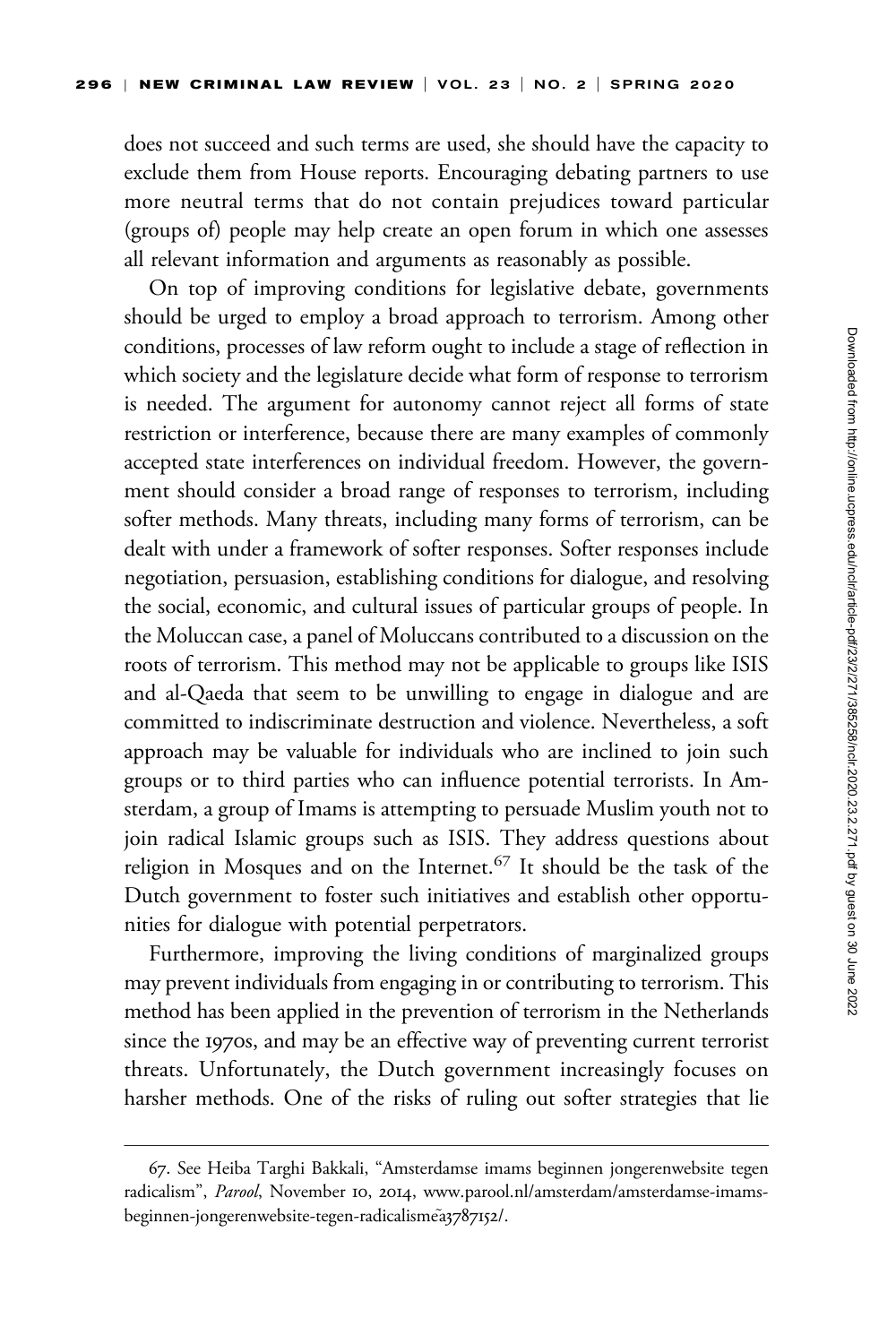outside the framework of law reform is that the causes of terrorism will not be sufficiently addressed. Therefore, we need both softer and harsher strategies to effectively protect society against terrorism.

Regulations directed toward (potential) terrorists also include "stop-andfrisk" and screenings of, e.g., airplane passengers. In 2015, a suicide bomber was blocked from entering a stadium in France where people were watching a soccer game. This prevented him from detonating a bomb in an 80,000 person venue.68 However, individuals who are subjected to these constraints should be given the opportunity to challenge them if they are subjected to such measures on a regular basis, or if the impact of the constraints is discriminatory. As claimed in an earlier publication, the affects of noncriminal measures on the lives of subjected individuals may be similar to the affects of the lives of individuals sentenced to imprisonment, if such "softer" measures are imposed without meeting particular requirements.<sup>69</sup>

Harsher strategies include imposing measures that deny suspected individuals access to particular locations that can be used for terrorist attacks. These individual constraints may restrain the free and autonomous life of targeted individuals and should, therefore, be subject to appropriate safeguards and time limits.

These are just a few examples of the recourses that are available to address terrorist threats. In many cases, existing measures and laws could be used to fight terrorism. If new laws and measures are necessary to fight terrorism, they should meet the same standards as laws created during tranquil times in rule of law societies.

Furthermore, anti-terrorism measures should include ways to minimize harm and destruction, because some terrorist attacks cannot be prevented. This means that post-attack situations should be regulated as well. Evacuation strategies may help to regulate the situation after a terrorist, attack and preparedness for attacks, e.g., by warning citizens, may also contribute to controlling damage. Terrorist threat advisory systems provide citizens with practical information about geographic regions, potentially affected infrastructure, and steps they can take to protect themselves.

<sup>68.</sup> See Liz Alderman, "Suicide bombers tried to enter stadium," New York Times, November 14, 2015, [https://www.nytimes.com/live/paris-attacks-live-updates/suicide](https://www.nytimes.com/live/paris-attacks-live-updates/suicide-bombers-at-stade-de-france-tried-to-enter-stadium/)[bombers-at-stade-de-france-tried-to-enter-stadium/.](https://www.nytimes.com/live/paris-attacks-live-updates/suicide-bombers-at-stade-de-france-tried-to-enter-stadium/)

<sup>69.</sup> See, Noorda, "Preventive Deprivations of Liberty," (see n. 2).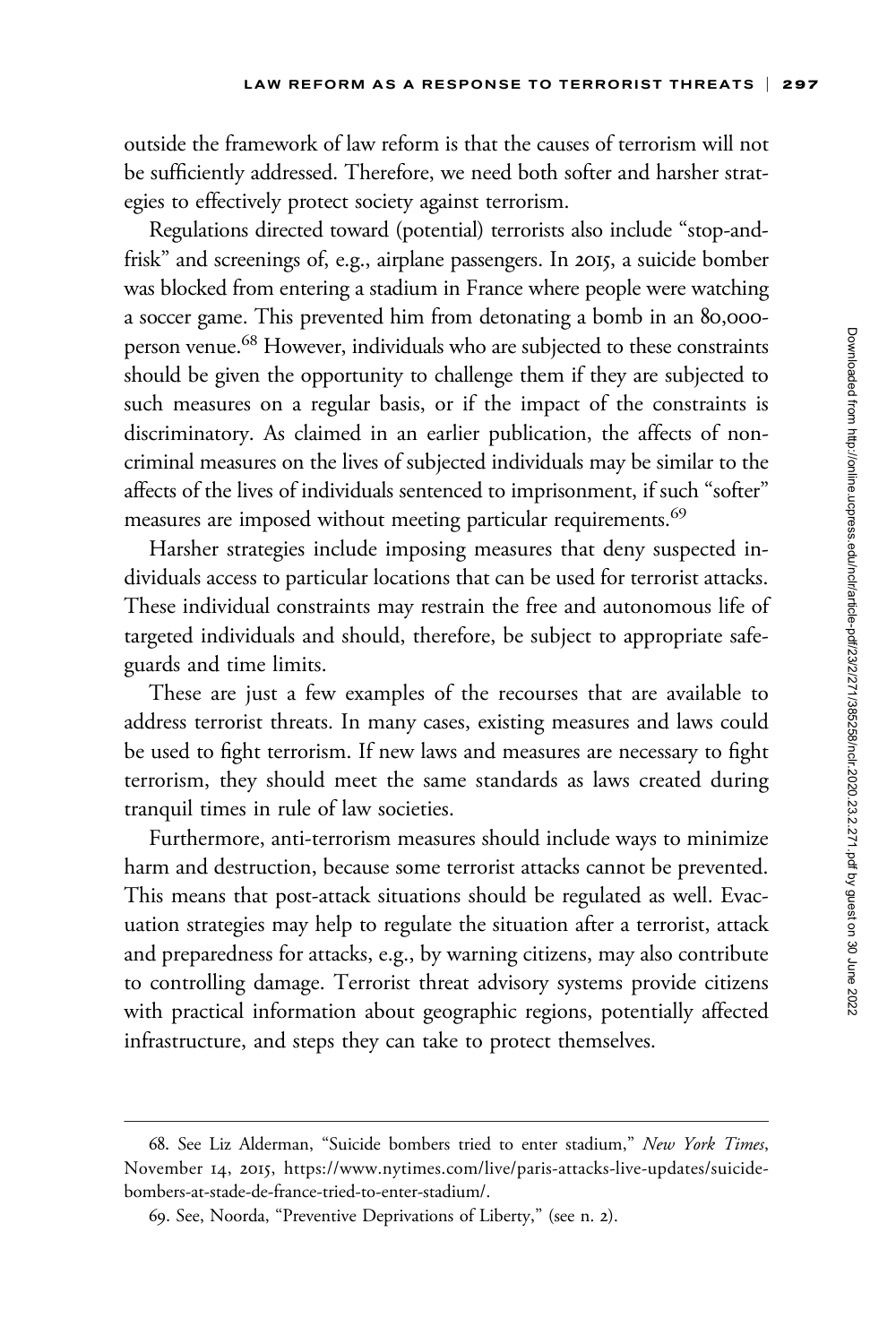Incorporating strategies to minimize harm using an anti-terrorism approach may sound like preparing to accept the failure of other strategies, but damage control is essential to minimizing fear and destruction. Without evacuation strategies, terrorists will be much more successful. In November 2015, the attack on the Bataclan Theater in Paris killed 89 people. In such hostage takings and other terrorist acts, evacuation strategies may significantly reduce the loss of life.

Governments may also reach for warlike measures, but this article describes requirements for creating anti-terrorism strategies that are in line with the principles of the rule of law and democracy. War is a more destructive and less discriminatory alternative to responding within this framework. There may be a role for this hasher method of fighting terrorism, but wars involving terrorists should be subject to principles as well. In such cases, the laws of war should apply.<sup>70</sup>

The full development of an anti-terrorism policy is beyond the scope of this article; however, the guidelines set out here may impose some sense of order in future responses to terrorist threats.

#### CONCLUSION

Processes of law reform and practices of enacting new measures in response to terrorist threats may affect the rule of law and democracy. As argued in this article, the effects of these processes call for safeguards on future responses to terrorism.

This article focused on responses to terrorism in the Netherlands, and examines responses to Moluccan terrorism in the 1970s and processes of reform as a response to recent Islamic terrorism threats. Based on this analysis, this article sought to illustrate how law reform may challenge the rule of law in substantive, formal, and procedural terms. The enactment of new laws and penalties as a response to terrorist attacks creates more opportunities for states to exercise their power, allows for more discretionary

<sup>70.</sup> Other strategies, including torture, should not be permitted, neither in times of war nor in times of peace, because the principles of the rule of law and the laws of war outlaw such techniques. On torture and the rule of law in the light of the response to terrorism since 9/11, see Jeremy Waldron, Torture, Terror, and Trade-Offs: Philosophy for the White House (Oxford: Oxford University Press, 2010).